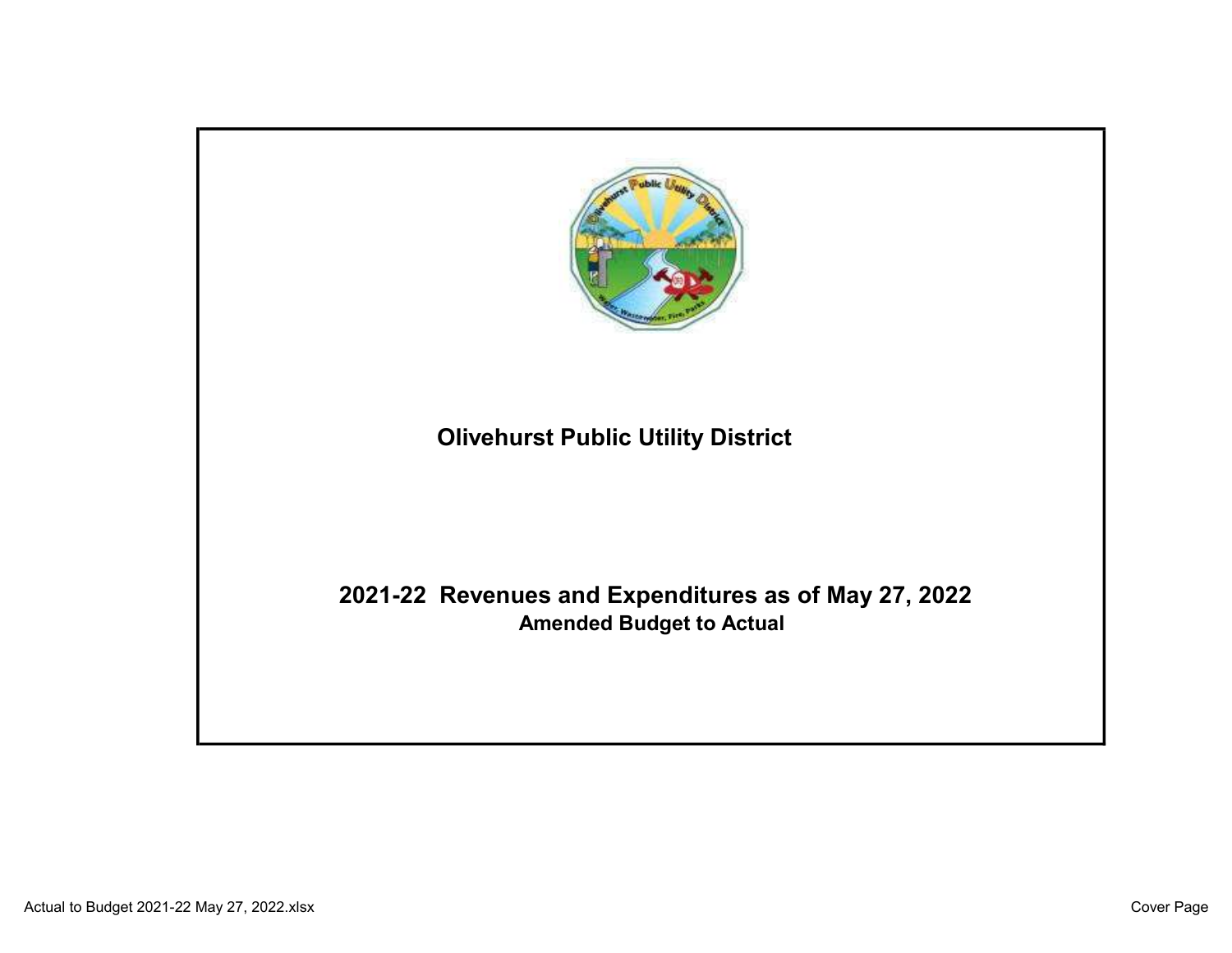# Table of Contents

| <b>FUND</b>                | Department |                                        | <b>PAGE</b> |
|----------------------------|------------|----------------------------------------|-------------|
|                            |            |                                        |             |
| <b>General Fund 11</b>     | $00\,$     | Administration                         | 3           |
|                            | 01         | Pool                                   | 5           |
|                            | 02         | <b>Olivehurst Parks</b>                | 6           |
|                            | 03         | <b>CSA Parks</b>                       | 8           |
|                            | 04         | <b>Youth Center</b>                    | 10          |
|                            | 05         | Lighting                               | 10          |
|                            | 09         | <b>Fire Department</b>                 | 11          |
|                            | 12         | Fire Department - Measure K            | 12          |
|                            | 10         | Fire Department - Enterprise Rancheria | 13          |
| <b>Water Fund 12</b>       | $00\,$     | <b>Water Department</b>                | 14          |
| <b>Waste Water Fund 13</b> | 00         | <b>Waste Water Treatment</b>           | 16          |
|                            | 31         | <b>Waste Water Collections</b>         | 17          |
| <b>CFDs 18-20</b>          |            | <b>Community Facilty Districts</b>     | 18          |
| <b>Budget Amendment 1</b>  |            |                                        | 19          |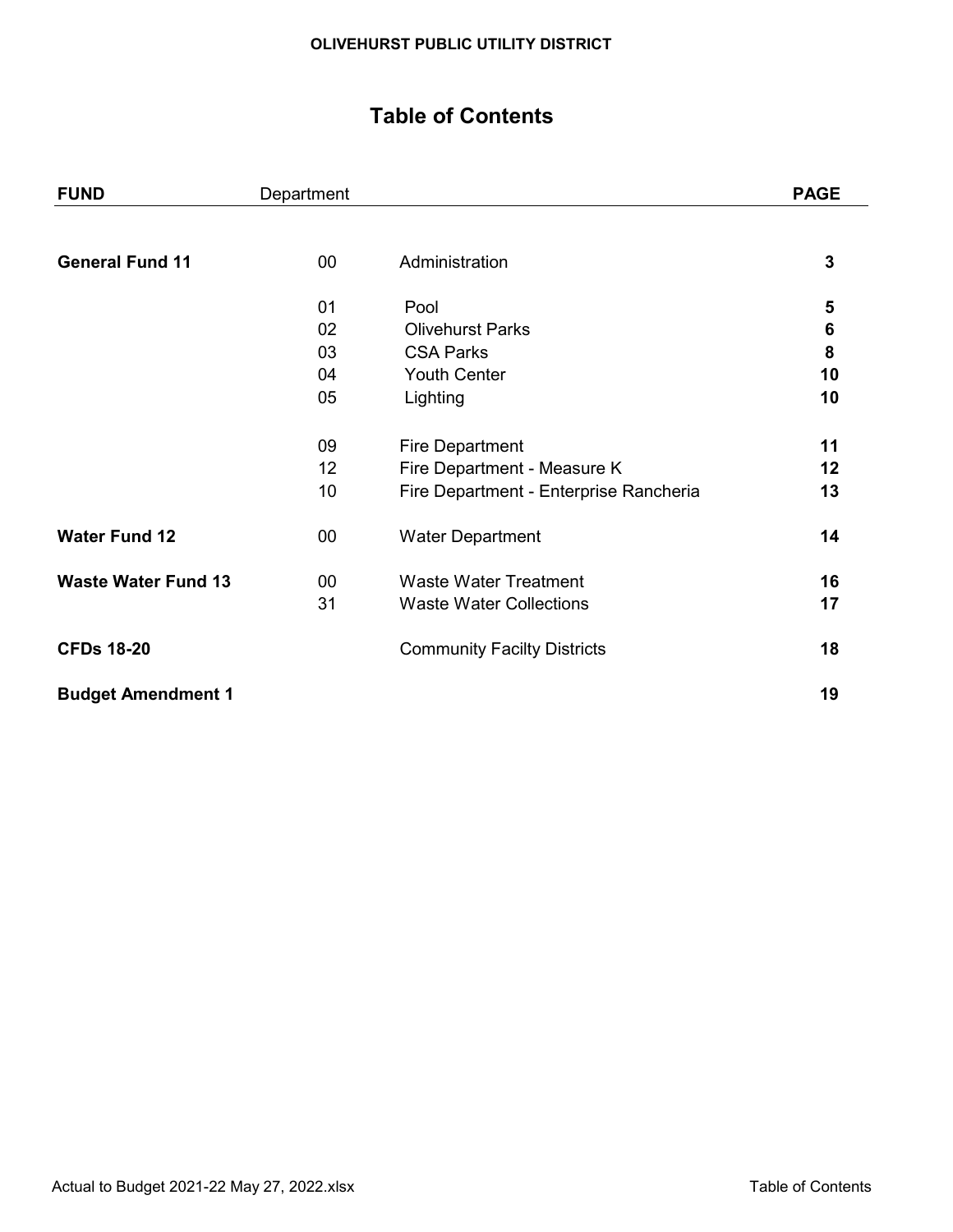# General Fund 11 05/27/22

### 00 (Administration)

# Statement of Revenues and Expenditures

| <b>ACCOUNT</b> | <b>DESCRIPTION</b>                      | <b>ANNUAL BUDGET</b>         | <b>CURRENT PERIOD</b> | YEAR TO DATE | % OF<br><b>BUDGET</b><br><b>USED</b> | <b>BUDGET REMAINING</b> |           | PRIOR YEAR BUDGET |
|----------------|-----------------------------------------|------------------------------|-----------------------|--------------|--------------------------------------|-------------------------|-----------|-------------------|
| 11.41100.00.0  | CFD 2002-1 ADMIN REVENUE                | 10,000 \$                    |                       |              | 0%                                   | $10,000$ \$             |           | 10,000            |
|                |                                         |                              |                       |              |                                      |                         |           |                   |
| 11.45103.00.0  | MISCELLANEOUS REVENUE - GENERAL         | 8,000                        | 4,170                 | 31,522       | 394%                                 | $(23, 522)$ \$          |           | 8,000             |
| 11.45111.00.0  | WATER/SEWER 50/50 CLEARING              |                              | 537                   | 4,272        | 0%                                   | $(4,272)$ \$            |           |                   |
| 11.45432.00.0  | <b>WWTF CAPACITY ADMIN REVENUES</b>     |                              |                       |              | 0%                                   |                         | \$        |                   |
| 11.45500.00.0  | <b>INTEREST EARNED</b>                  | 10,000                       |                       | 27,236       | 272%                                 | $(17,236)$ \$           |           | 20,000            |
| 11.45700.00.0  | ADMIN OVERHEAD TRANSFER IN              | 1,216,648                    |                       | 977,532      | 80%                                  | 239,116 \$              |           | 1,324,852         |
| Administration | <b>Total Revenues</b>                   | $\mathbf{s}$<br>1,244,648 \$ | 4,707 \$              | 1,040,562    |                                      | \$<br>204,086 \$        |           | 1,362,852         |
| 11.59101.00.0  | <b>SALARIES - GENERAL</b>               | 665,898                      | 47,675                | 615,683      | 92%                                  | 50,215 \$               |           | 663,986           |
| 11.59110.00.0  | <b>SALARIES OT - GENERAL</b>            | 5,000                        |                       | 256          | 5%                                   | 4,744                   | <b>\$</b> | 6,000             |
| 11.59300.00.0  | OPERATING SUPPLIES - GENERAL            | 6,500                        |                       | 1,212        | 19%                                  | $5,288$ \$              |           | 6,500             |
| 11.59301.00.0  | LICENSES AND DUES - ADMIN EMPLOYEES     | 150                          |                       | 104          | 70%                                  | 46 \$                   |           | 150               |
| 11.59302.00.0  | OFFICE SUPPLIES - GENERAL               | 27,000                       | 365                   | 7,910        | 29%                                  | 19,090 \$               |           | 27,000            |
| 11.59303.00.0  | GAS AND OIL - GENERAL                   | 1,750                        | 55                    | 992          | 57%                                  | $758$ \$                |           | 750               |
| 11.59304.00.0  | <b>FEES &amp; DUES - GENERAL</b>        | 10,000                       |                       | 9.865        | 99%                                  | $135$ \$                |           | 10,000            |
| 11.59305.00.0  | UTILITIES & PHONE - GENERAL             | 10,000                       | 87                    | 5,002        | 50%                                  | $4,998$ \$              |           | 10,000            |
| 11.59306.00.0  | <b>OUTSIDE SERVICES - GENERAL</b>       | 80,000                       | 2,131                 | 57,360       | 72%                                  | 22,640 \$               |           | 63,000            |
| 11.59307.00.0  | PRINTING/PUBLIC/LEGAL NOTICES - ADMIN   | 1,000                        | $\blacksquare$        |              | 0%                                   | $1,000$ \$              |           | 1,000             |
| 11.59312.00.0  | TRAINING & EDUCATION - ADMIN STAFF      | 3,600                        |                       | 1,955        | 54%                                  | $1,645$ \$              |           | 2,350             |
| 11.59313.00.0  | UNEMPLOYMENT - GENERAL                  |                              |                       |              | 0%                                   |                         | \$        | 1,000             |
| 11.59314.00.0  | ELECTION EXPENSE - GENERAL              |                              |                       |              | 0%                                   |                         | \$        | 20,000            |
| 11.59315.00.0  | SAFETY SUPPLIES / EXPENSE               | 3,000                        | 94                    | 2,469        | 82%                                  | 531                     | \$        | 3,000             |
| 11.59320.00.0  | POSTAGE & SHIPPING                      | 2,000                        | (156)                 | (156)        | $-8%$                                | $2,156$ \$              |           | 2,000             |
| 11.59402.00.0  | WORKERS' COMP INSURANCE - GENERAL       | 5,800                        |                       | 2,831        | 49%                                  | 2,969                   | l \$      | 6,006             |
| 11.59404.00.0  | COMPUTER SERVICES - GENERAL             | 41,000                       | 1,813                 | 42,050       | 103%                                 | $(1,050)$ \$            |           | 37,000            |
| 11.59405.00.0  | <b>LEGAL FEES - GENERAL</b>             | 45,000                       |                       | 35,792       | 80%                                  | $9,208$ \$              |           | 45,000            |
| 11.59425.00.0  | <b>SECURITY - GENERAL</b>               | 3,000                        | (96)                  | 1,334        | 44%                                  | $1,666$ \$              |           | 2,000             |
| 11.59501.00.0  | PAYROLL TAXES - GENERAL                 | 51,000                       | 3,590                 | 46,016       | 90%                                  | 4,984                   | \$        | 105,775           |
| 11.59502.00.0  | EMPLOYEE BENEFITS (RET/MED) - GENERAL   | 250,000                      | 18,542                | 203,368      | 81%                                  | 46,632 \$               |           | 249,680           |
| 11.59505.00.0  | <b>EMPLOYMENT COSTS - GENERAL</b>       | 250                          |                       |              | 0%                                   | 250                     | \$        | 250               |
| 11.59550.00.0  | <b>CUSTOMER SERVICE / SAFETY AWARDS</b> | 500                          |                       |              | 0%                                   | 500                     | \$        | 500               |
| 11.59551.00.0  | BOARD COMMUNITY OUTREACH                | 300                          |                       |              | 0%                                   | 300                     | \$        | 300               |
| 11.59600.00.0  | CAPITAL OUTLAY - GENERAL                | 30,200                       |                       | 3,017        | 10%                                  | 27,183                  | - \$      | 30,000            |
| 11.59801.00.0  | <b>BLDGS AND IMPROVEMENTS</b>           | 2,500                        |                       |              | 0%                                   | $2,500$ \$              |           | 2,500             |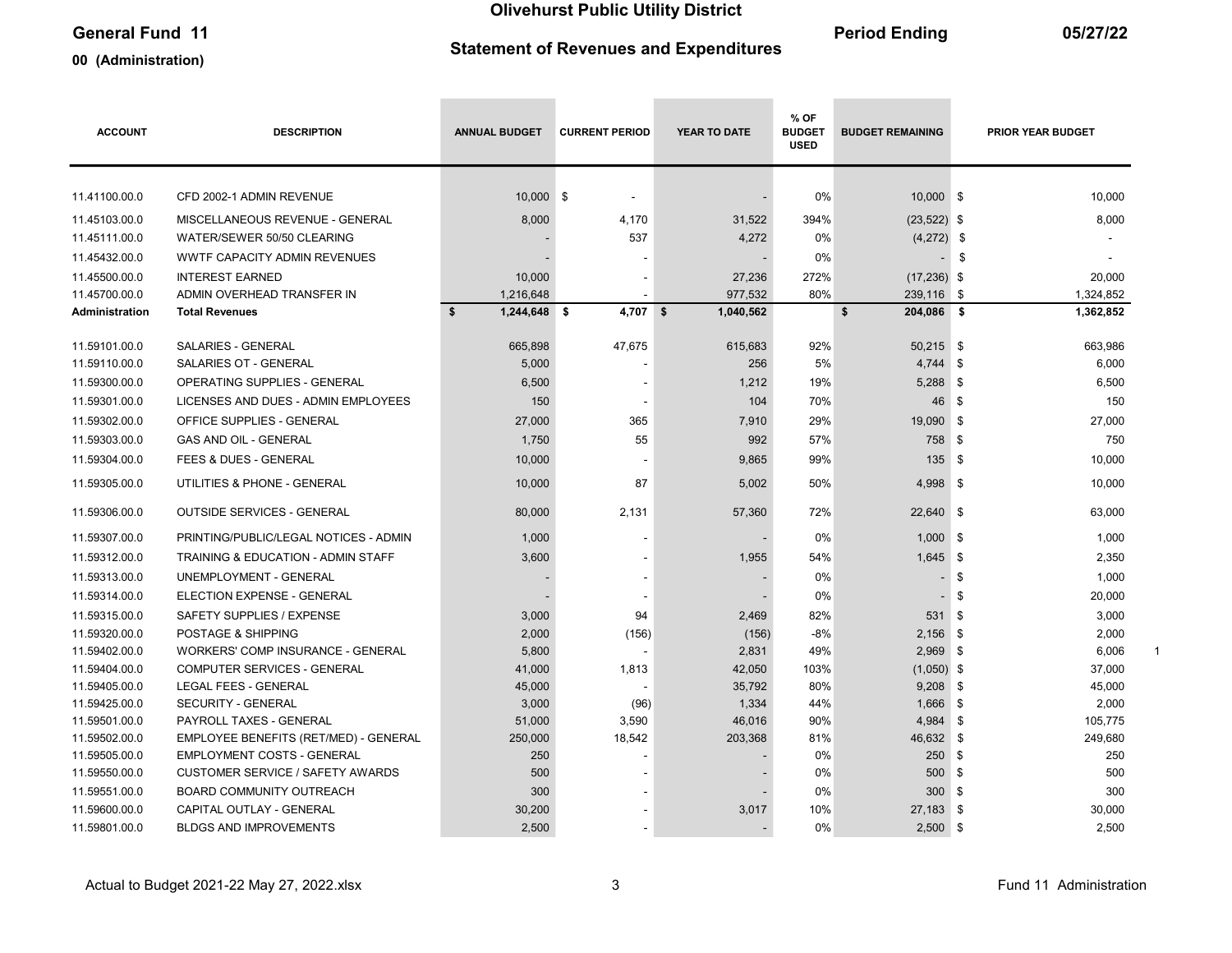# General Fund 11 05/27/22

### 00 (Administration)

# Statement of Revenues and Expenditures

| <b>ACCOUNT</b> | <b>DESCRIPTION</b>                          | <b>ANNUAL BUDGET</b> | <b>CURRENT PERIOD</b> | YEAR TO DATE | $%$ OF<br><b>BUDGET</b><br><b>USED</b> | <b>BUDGET REMAINING</b> | <b>PRIOR YEAR BUDGET</b> |
|----------------|---------------------------------------------|----------------------|-----------------------|--------------|----------------------------------------|-------------------------|--------------------------|
| 11.59802.00.0  | AUTO & OTHER EQUIP EXP - GENERAL            | 500                  |                       |              | 0%                                     | 500 \$                  | 1,500                    |
| 11.65704.00.0  | DEPRECIATION EXPENSE - GENERAL              | 3,500                |                       | 3,500        | 100%                                   | $\sim$                  | \$<br>3,500              |
| Administration | <b>Total Expenditures</b>                   | \$<br>1,249,448 \$   | 74,099 \$             | 1,040,561    |                                        | 208,887 \$<br>\$        | 1,300,747                |
|                | <b>Excess of Revenues over Expenditures</b> | \$<br>$(4,800)$ \$   | $(69, 392)$ \$        | 0            |                                        |                         | \$<br>62,105             |
|                | Cash Reserves                               |                      |                       |              |                                        |                         |                          |
|                | Advance to Fire Department                  | 18,403               |                       |              |                                        |                         |                          |
|                | Advance to Pool                             | 9,271                |                       |              |                                        |                         |                          |
|                | Reserve: Admin. Building                    | (22, 874)            |                       |              |                                        |                         |                          |
|                |                                             |                      |                       | \$           |                                        |                         |                          |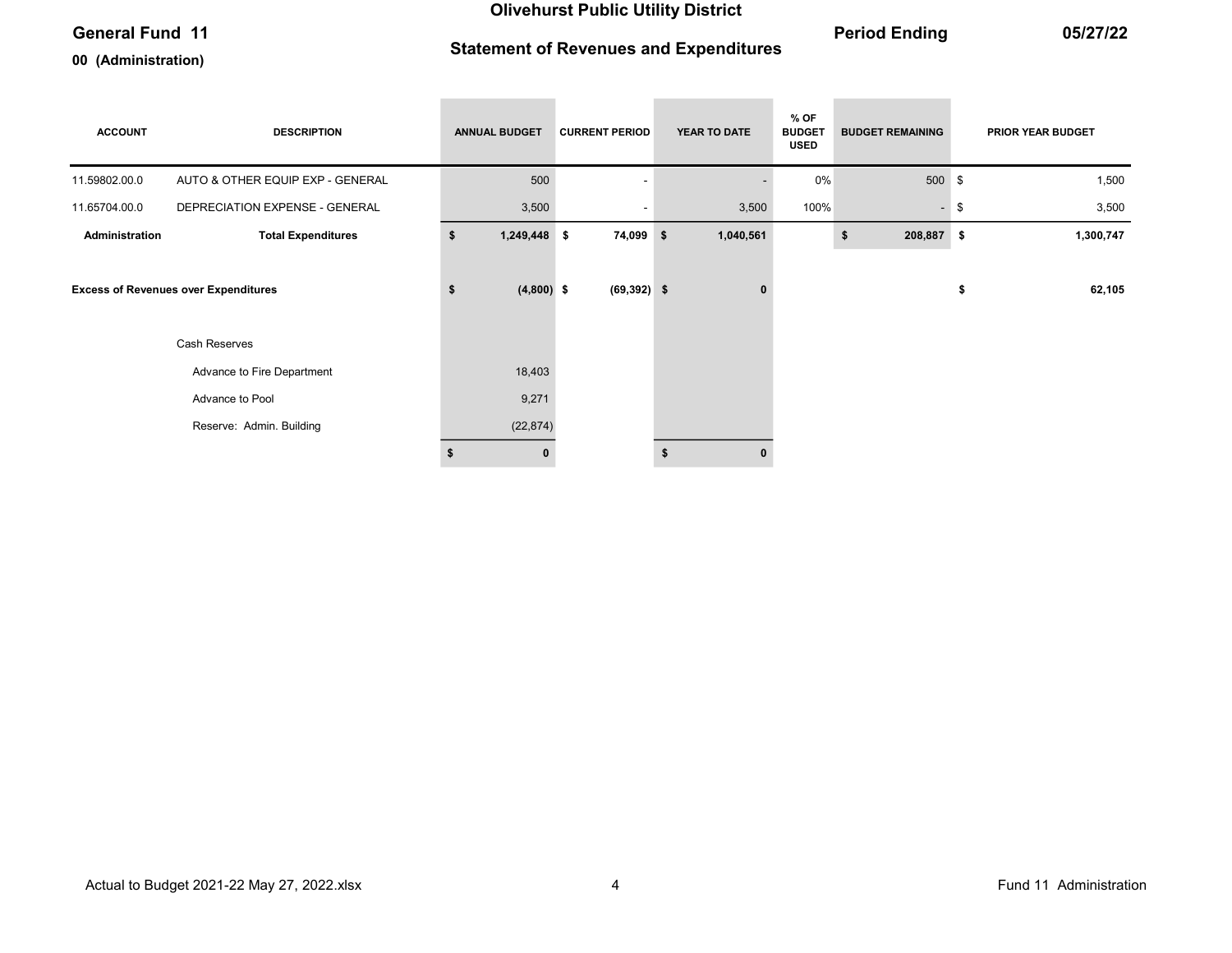# Statement of Revenues and Expenditures

01 (POOL)

General Fund 11 **Contract 11** Contract 12 Contract 2012 12 Contract 2012 12 Contract 2012 12 Contract 2012 12 Contract 2012 12 Contract 2012 12 Contract 2012 12 Contract 2012 12 Contract 2012 12 Contract 2012 12:00 12:00 1

| <b>ACCOUNT</b>                              | <b>DESCRIPTION</b>                                                                       | <b>ANNUAL BUDGET</b>            | <b>CURRENT PERIOD</b>    | <b>YEAR TO DATE</b>              | <b>BUDGET</b><br><b>REMAINING</b> | <b>PRIOR YEAR BUDGET</b> | <b>COMMENTS</b> |
|---------------------------------------------|------------------------------------------------------------------------------------------|---------------------------------|--------------------------|----------------------------------|-----------------------------------|--------------------------|-----------------|
| <b>Revenues</b>                             |                                                                                          |                                 |                          |                                  |                                   |                          |                 |
| 11.45100.01.0                               | POOL ADMISSION                                                                           | 11,000                          |                          |                                  | 11,000                            |                          |                 |
| 11.45103.01.0                               | MISCELLANEOUS REVENUE - POOL                                                             |                                 |                          |                                  |                                   |                          |                 |
| 11.45400.01.0                               | FIRST FIVE GRANT - POOL                                                                  | $\overline{\phantom{a}}$        |                          |                                  | $\blacksquare$                    |                          |                 |
| 11.45401.01.0                               | <b>HEALTH &amp; HUMAN SERV GRANT - POOL</b>                                              | $\overline{\phantom{a}}$        |                          |                                  |                                   |                          |                 |
| 11.49300.01.0<br>11.49301.01.0<br>01 (POOL) | <b>CURR SECURED TAXES - POOL</b><br>CURR UNSECURED TAXES - POOL<br><b>Total Revenues</b> | 8,000<br>600<br>19,600 \$<br>\$ | $\blacksquare$           | 4,549<br>212<br>\$<br>$4,761$ \$ | 3,451<br>388<br>14,839            | 6,500<br>6,500<br>\$     |                 |
| <b>Expenditures</b>                         |                                                                                          |                                 |                          |                                  |                                   |                          |                 |
| 11.59101.01.0                               | <b>SALARIES - POOL</b>                                                                   | 6,000                           |                          |                                  |                                   |                          |                 |
| 11.59300.01.0                               | OPERATING SUPPLIES & REPAIRS - POOL                                                      | 3,500                           | 340                      | 1,200                            | 2,300                             |                          |                 |
| 11.59302.01.0                               | OFFICE SUPPLIES & EXP - POOL                                                             | $\overline{\phantom{a}}$        |                          |                                  |                                   |                          |                 |
| 11.59305.01.0                               | UTILITIES & PHONE - POOL                                                                 | 6,500                           |                          | 2,428                            | 4,072                             |                          |                 |
| 11.59306.01.0                               | <b>OUTSIDE SERVICES - POOL</b>                                                           | 60,000                          |                          | 701                              | 59,299                            |                          |                 |
| 11.59307.01.0                               | PRINTING/PUBLIC/LEGAL NOTICES - POO                                                      | $\overline{\phantom{m}}$        |                          |                                  |                                   |                          |                 |
| 11.59308.01.0                               | <b>CHEMICALS</b>                                                                         | 2,500                           | $\overline{\phantom{a}}$ | 2,412                            | 88                                |                          |                 |
| 11.59312.01.0                               | TRAINING & EDUCATION - POOL                                                              | 1,000                           |                          |                                  | 1,000                             |                          |                 |
| 11.59315.01.0                               | SAFETY SUPPLIES / EXPENSE                                                                | 500                             | 264                      | 264                              | 236                               | ٠                        |                 |
| 11.59317.01.0                               | WATER/SEWER - POOL                                                                       | 1,500                           |                          | 581                              | 919                               | $\overline{a}$           |                 |
| 11.59401.01.0                               | <b>GENERAL INSURANCE - POOL</b>                                                          |                                 |                          |                                  |                                   |                          |                 |
| 11.59405.01.0                               | LEGAL FEES - POOL                                                                        | $\overline{\phantom{0}}$        |                          |                                  | $\overline{\phantom{a}}$          |                          |                 |
| 11.59501.01.0                               | PAYROLL TAXES - POOL                                                                     | 800                             |                          |                                  | 800                               |                          |                 |
| 11.59502.01.0                               | EMPLOYEE BENEFITS (RET/MED) - POOL                                                       | 100                             |                          |                                  | 100                               |                          |                 |
| 11.59505.01.0                               | <b>EMPLOYMENT COSTS - POOL</b>                                                           |                                 |                          |                                  |                                   |                          |                 |
| 11.59801.01.0                               | <b>BLDGS &amp; IMPROVEMENTS - POOL</b>                                                   | 100                             |                          | 94,731                           | (94, 631)                         |                          |                 |
| 11.59802.01.0                               | AUTO & OTHER EQUIP EXP - POOL                                                            |                                 |                          |                                  |                                   | $\overline{\phantom{a}}$ |                 |
| 01 (POOL)                                   | <b>Total Expenditures</b>                                                                | \$<br>82,500 \$                 | $\blacksquare$           | 102,317 \$<br>\$                 | $\blacksquare$                    | \$                       |                 |
| <b>Excess of Revenues over Expenditures</b> |                                                                                          | \$<br>$(62,900)$ \$             |                          | $(97,556)$ \$<br>\$              | 14,839 \$                         | 6,500                    |                 |
|                                             | Pool Liner Loan from Admin                                                               | (9,271)                         |                          |                                  |                                   |                          |                 |
|                                             | <b>Transfer from Other Departments</b>                                                   | (72, 171)                       |                          | (97, 556)                        |                                   |                          |                 |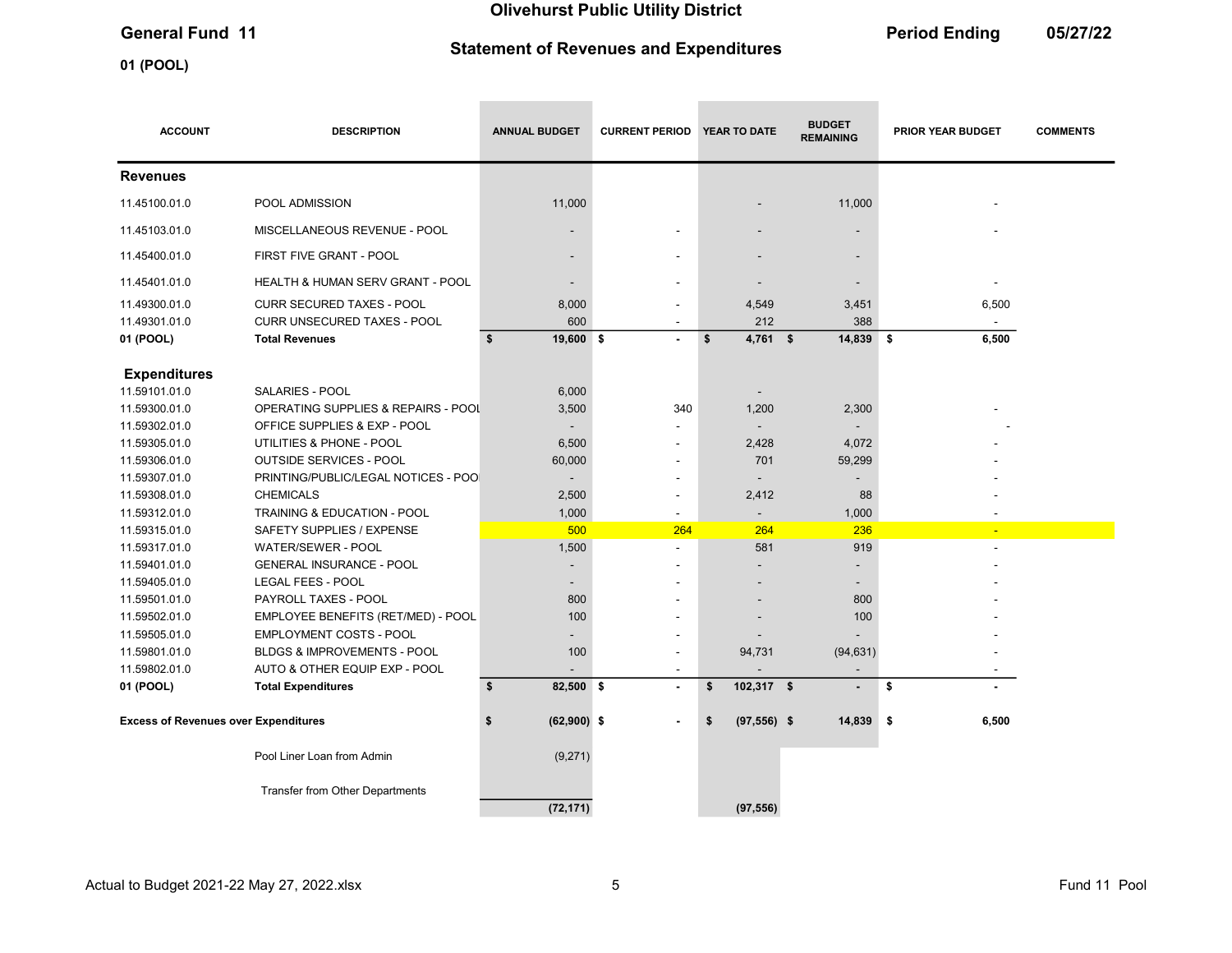# Statement of Revenues and Expenditures<br>
General Fund 11 1997/22

**Contract Contract Contract** 

02 (PARKS)

| <b>ACCOUNT</b>      | <b>DESCRIPTION</b>                              | <b>ANNUAL BUDGET</b>     | <b>CURRENT PERIOD</b>    | <b>YEAR TO DATE</b>      | % OF BUDGET<br><b>USED</b> | <b>BUDGET</b><br><b>REMAINING</b> | <b>PRIOR YEAR BUDGET</b> |
|---------------------|-------------------------------------------------|--------------------------|--------------------------|--------------------------|----------------------------|-----------------------------------|--------------------------|
| <b>Revenues</b>     |                                                 |                          |                          |                          |                            |                                   |                          |
| 11.45103.02.0       | <b>MISCELLANEOUS REVENUE - PARKS</b>            | $\overline{\phantom{a}}$ | ٠                        | $\overline{\phantom{a}}$ | 0%                         |                                   |                          |
| 11.45151.02.0       | PARK RESERVATION ADMIN FEE - HOH                | 50                       |                          |                          | 0%                         | 50                                | 959                      |
| 11.45160.02.0       | PLAN CHECK FEE REVENUE - PARKS                  |                          |                          |                          | 0%                         |                                   |                          |
| 11.45420.02.0       | <b>WATER TOWER RENTALS</b>                      | 43,500                   | 1,678                    | 36,316                   | 83%                        | 7,184                             | 35,000                   |
| 11.45431.02.0       | <b>TRANSFER OUT - SAFETY FUNDS</b>              | (220)                    |                          |                          | 0%                         | (220)                             | (220)                    |
| 11.45810.02.0       | CSA 69 TAX REVENUE - PARKS                      | 2,100                    |                          | 1,902                    | 91%                        | 198                               | 2,100                    |
| 11.49300.02.0       | <b>CURR SECURED TAXES - PARKS</b>               | 85,000                   |                          | 49,584                   | 58%                        | 35,416                            | 80,000                   |
| 11.49301.02.0       | <b>CURR UNSECURED TAXES - PARKS</b>             |                          |                          | 2,306                    | 0%                         |                                   | $\blacksquare$           |
| 02 (PARKS)          | <b>Total Revenues</b>                           | 130,430 \$<br>\$         | $1,678$ \$               | 90,107                   |                            | \$<br>42,628 \$                   | 117,839                  |
|                     |                                                 |                          |                          |                          |                            |                                   |                          |
| <b>Expenditures</b> |                                                 |                          |                          |                          |                            |                                   |                          |
| 11.59101.02.0       | <b>SALARIES - PARK</b>                          | 17,000                   | 725                      | 8,719                    | 51%                        | 8,281                             | 14,979                   |
| 11.59103.02.0       | <b>OVERHEAD - ADMIN EXPENSES - PARKS</b>        | 18,742                   | $\Omega$                 | 14,663                   | 78%                        | 4,079                             | 19,911                   |
| 11.59110.02.0       | <b>SALARIES OT - PARK</b>                       | 500                      |                          |                          | 0%                         | 500                               | 500                      |
| 11.59300.02.0       | <b>OPERATING SUPPLIES &amp; REPAIRS - PARKS</b> | 8,000                    | 9                        | 1,826                    | 23%                        | 6,174                             | 8,000                    |
| 11.59301.02.0       | LICENSES / DUES - PARK EMPLOYEES                | 250                      |                          | $\overline{7}$           | 3%                         | 243                               | 250                      |
| 11.59302.02.0       | OFFICE SUPPLIES AND EXPENSE - OH PARI           | 100                      |                          | 25                       | 25%                        | 75                                | 100                      |
| 11.59303.02.0       | <b>GAS &amp; OIL - PARKS</b>                    | 1,000                    | 12                       | 401                      | 40%                        | 599                               | 1,000                    |
| 11.59304.02.0       | <b>FEES &amp; DUES - PARKS</b>                  |                          |                          |                          | 0%                         |                                   |                          |
| 11.59305.02.0       | UTILITIES & PHONE - PARK                        | 1,000                    | $\mathbf 0$              | 644                      | 64%                        | 356                               | 1,000                    |
| 11.59306.02.0       | <b>OUTSIDE SERVICES - PARKS</b>                 | 16,000                   | 154                      | 12,266                   | 77%                        | 3,734                             | 14,000                   |
| 11.59307.02.0       | PRINTING/PUBLIC/LEGAL NOTICES - PARKS           | 100                      |                          |                          | 0%                         | 100                               | 150                      |
| 11.59308.02.0       | <b>HERBICIDES/PESTICIDES</b>                    | 400                      |                          |                          | 0%                         | 400                               | 400                      |
| 11.59309.02.0       | SMALL TOOLS - PARKS                             | 250                      |                          | 13                       | 5%                         | 237                               | 250                      |
| 11.59310.02.0       | <b>UNIFORMS - PARKS</b>                         | 100                      | 1                        | 64                       | 64%                        | 36                                | 100                      |
| 11.59312.02.0       | TRAINING & EDUCATION - PARKS                    | 25                       |                          | -1                       | 4%                         | 24                                | 25                       |
| 11.59315.02.0       | SAFETY SUPPLIES / EXPENSE - PARKS               | 250                      | 1                        | 42                       | 17%                        | 208                               | 250                      |
| 11.59317.02.0       | <b>IRRIGATION EXPENSE - PARKS</b>               | 45,500                   | $\overline{\phantom{a}}$ | 32,255                   | 71%                        | 13,245                            | 40,500                   |
| 11.59320.02.0       | POSTAGE & SHIPPING - PARKS                      |                          |                          |                          | 0%                         | $\overline{\phantom{a}}$          |                          |
| 11.59325.02.0       | <b>DIRECT ASSESSMENTS - PARKS</b>               | 200                      |                          | 196                      | 98%                        | 4                                 | 200                      |
| 11.59401.02.0       | <b>GENERAL INSURANCE - PARKS</b>                | 3,300                    |                          | 3,150                    | 95%                        | 150                               | 3,401                    |
| 11.59402.02.0       | <b>WORKERS' COMP INSURANCE - PARKS</b>          | 1,400                    |                          | 355                      | 25%                        | 1,045                             | 1,416                    |
| 11.59404.02.0       | COMPUTER SERVICES - PARKS (OLIVEHUR             | 500                      |                          | 113                      | 23%                        | 387                               | 750                      |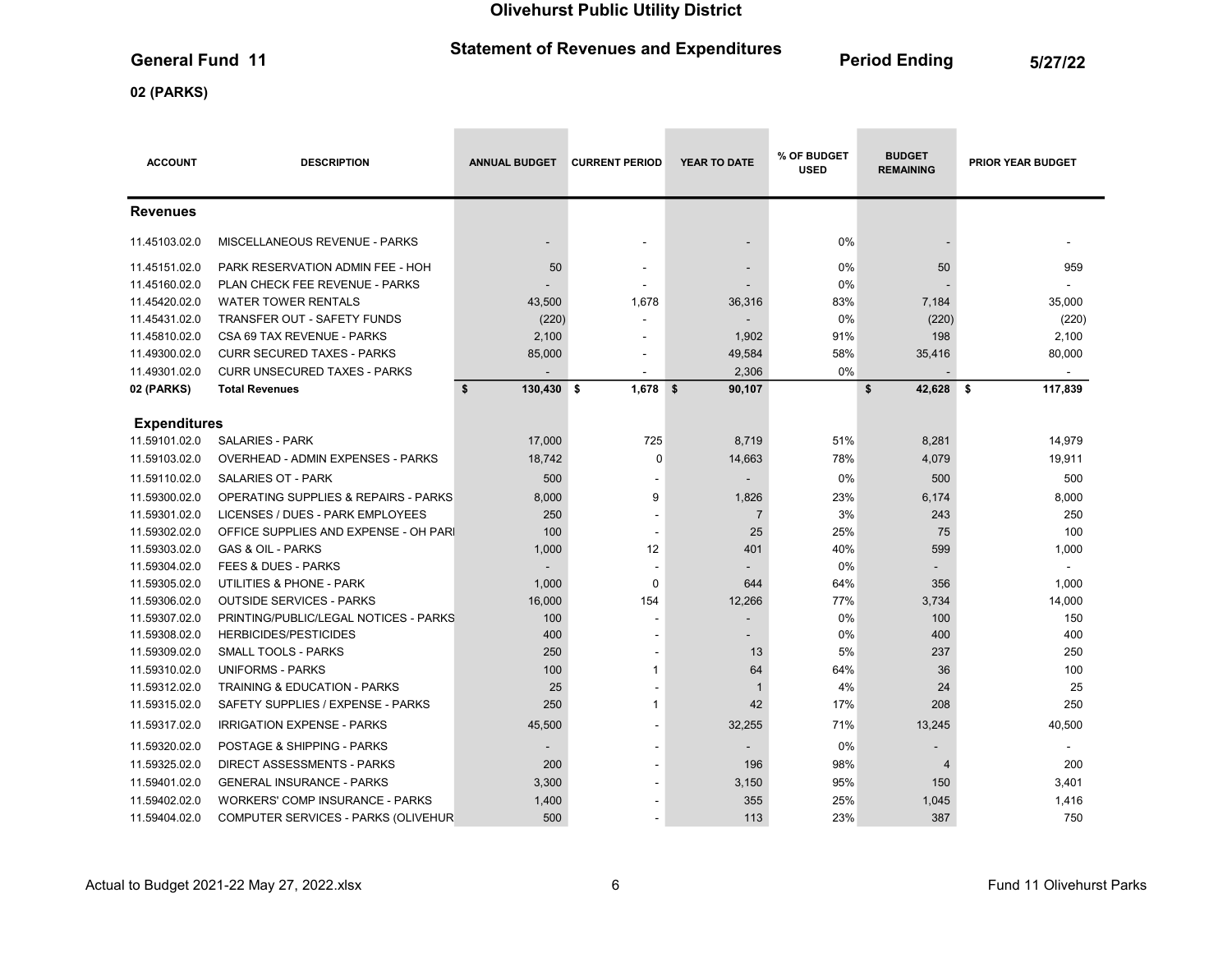# Statement of Revenues and Expenditures<br>
General Fund 11 1997/22

 $\sim$ 

**Contract Contract** 

**Contract Contract Contract** 

# 02 (PARKS)

| <b>ACCOUNT</b> | <b>DESCRIPTION</b>                          | <b>ANNUAL BUDGET</b>     | <b>CURRENT PERIOD</b>    | <b>YEAR TO DATE</b>      | % OF BUDGET<br><b>USED</b> | <b>BUDGET</b><br><b>REMAINING</b> | <b>PRIOR YEAR BUDGET</b> |
|----------------|---------------------------------------------|--------------------------|--------------------------|--------------------------|----------------------------|-----------------------------------|--------------------------|
| 11.59405.02.0  | <b>LEGAL FEES - PARKS</b>                   | 500                      | $\overline{\phantom{a}}$ | $\overline{\phantom{a}}$ | 0%                         | 500                               | 500                      |
| 11.59501.02.0  | <b>PAYROLL TAXES - PARKS</b>                | 1,300                    | 53                       | 687                      | 53%                        | 613                               | 1,968                    |
| 11.59502.02.0  | EMPLOYEE BENEFITS (RET/MED) - PARKS         | 6,400                    | 167                      | 2,091                    | 33%                        | 4,309                             | 5,057                    |
| 11.59505.02.0  | <b>EMPLOYMENT COSTS - OH PARKS</b>          | 100                      | $\overline{\phantom{a}}$ | $\sim$                   | 0%                         | 100                               | 100                      |
| 11.59551.02.0  | <b>BOARD COMMUNITY OUTREACH</b>             | 75                       | $\blacksquare$           | $\overline{\phantom{a}}$ | 0%                         | 75                                | 75                       |
| 11.59600.02.0  | <b>CAPITAL OUTLAY - PARKS</b>               | 500                      | ٠                        |                          | 0%                         | 500                               | 320                      |
| 11.59700.02.0  | <b>RENTS &amp; LEASES - PARKS</b>           | $\overline{\phantom{a}}$ | $\overline{\phantom{a}}$ | $\overline{\phantom{a}}$ | 0%                         | $\overline{\phantom{a}}$          |                          |
| 11.59801.02.0  | <b>BLDGS &amp; IMPROVEMENTS - PARKS</b>     | 1,500                    |                          | $\overline{\phantom{a}}$ | 0%                         | 1,500                             | 1,500                    |
| 11.59802.02.0  | AUTO & OTHER EQUIP EXP - PARKS              | 1,000                    | $\overline{\phantom{a}}$ | $\mathbf 0$              | 0%                         | 1,000                             | 2,320                    |
| 11.59807.02.0  | <b>VEHICLE MAINTENANCE - PARKS</b>          |                          | $\overline{\phantom{a}}$ |                          | 0%                         | $\overline{\phantom{a}}$          |                          |
| 11.65704.02.0  | <b>DEPRECIATION EXPENSE - PARKS</b>         | 5,000                    | ٠                        | 5,000                    | 100%                       |                                   | 5,000                    |
| 11.65800.02.0  | REPAIR AND EQUIP REPLACEMENT - OH PA        |                          | ٠                        |                          | 0%                         |                                   |                          |
| 02 (PARKS)     | <b>Total Expenditures</b>                   | 130,992 \$<br>\$         | 1,123                    | 82,518<br>\$             |                            | \$<br>48,474                      | 124,022<br>\$            |
|                | <b>Excess of Revenues over Expenditures</b> | $(562)$ \$<br>\$         | 555S                     | 7,589                    |                            | \$<br>$(5,846)$ \$                | (6, 183)                 |
|                | <b>Cash Reserves</b>                        |                          |                          |                          |                            |                                   |                          |
|                | Transfers-Out                               |                          |                          |                          |                            |                                   |                          |
|                | Reserve:                                    | 562                      |                          | 7,589<br>\$              |                            |                                   |                          |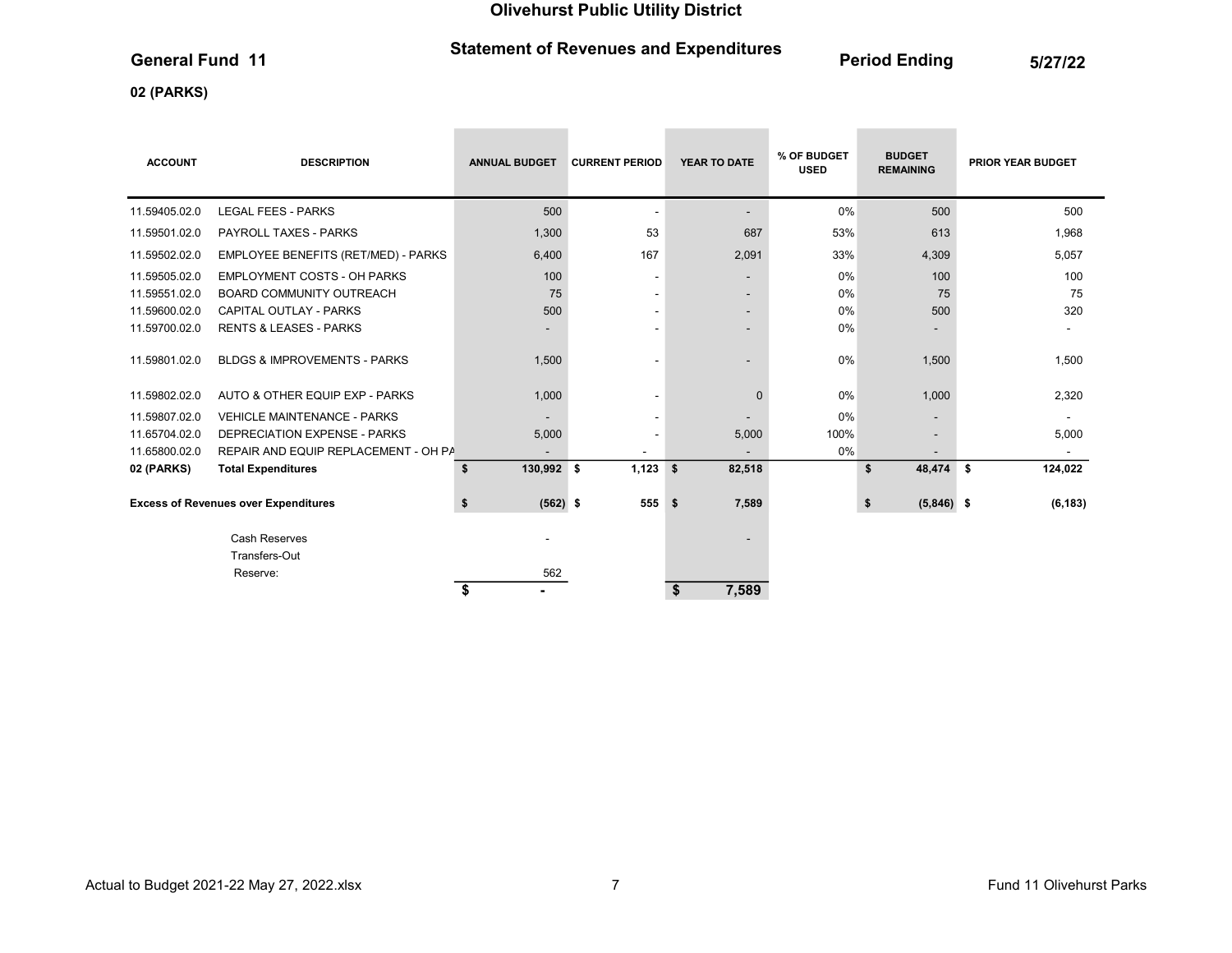### Statement of Revenues and Expenditures

General Fund 11 **Continues Containers and Fund and Period Ending** 05/27/22

# 03 (CSA 66 PARKS)

| <b>ACCOUNT</b>                 | <b>DESCRIPTION</b>                                                                   | <b>ANNUAL</b><br><b>BUDGET</b> | <b>CURRENT</b><br><b>PERIOD</b> | <b>YEAR TO DATE</b> | % OF<br><b>BUDGET</b> | <b>BUDGET REMAINING</b> | <b>PRIOR YEAR</b><br><b>BUDGET</b> |
|--------------------------------|--------------------------------------------------------------------------------------|--------------------------------|---------------------------------|---------------------|-----------------------|-------------------------|------------------------------------|
| <b>Revenues</b>                |                                                                                      |                                |                                 |                     |                       |                         |                                    |
| 11.45103.03.0                  | MISC. REVENUE - CSA 66 PARKS                                                         |                                |                                 |                     | 0%                    | $\mathbf{0}$            |                                    |
| 11.45151.03.0                  | PARK RESERVATION ADMIN FEE - CSA 66                                                  | 1,000                          | 425                             | 2,100               | 210%                  | $1,100 -$               | 10                                 |
| 11.45431.03.0                  | <b>TRANSFER OUT - SAFETY FUNDS</b>                                                   | (3, 220)                       |                                 |                     | 0%                    | $3,220 -$               | (3, 220)                           |
| 11.45800.03.0                  | CSA 66 TAX REVENUE - PARKS                                                           | 690,000                        | $\blacksquare$                  | 350,450             | 51%                   | 339,550                 | 640,000                            |
| 11.45850.03.0                  | CFD 2005-2 PARK MAINTENANCE                                                          | 100,970                        | $\overline{\phantom{a}}$        |                     | $0\%$                 | 100,970                 | 52,000                             |
| 11.49500.03.0                  | GAIN/LOSS ON ACQUISITION OF EQUIPMENT-PARK                                           |                                |                                 |                     | 0%                    | $\Omega$                |                                    |
|                                | 03 (CSA 66 PARI Total Revenues                                                       | \$<br>788,750                  | <b>S</b><br>425                 | \$<br>352,550       |                       | \$<br>436,200 \$        | 688,790                            |
| <b>Expenditures</b>            |                                                                                      |                                |                                 |                     |                       |                         |                                    |
| 11.59101.03.0                  | <b>SALARIES - CSA 66 PARKS</b>                                                       | 110,000                        | 7,465                           | 107,357             | 98%                   | 2,643                   | 103.528                            |
| 11.59103.03.0                  | OVERHEAD - ADMIN EXPENSES- CSA 66 PARKS                                              | 43,731                         |                                 | 34,214              | 78%                   | 9,517                   | 46,458                             |
| 11.59110.03.0                  | SALARIES OT - CSA 66 PARKS                                                           | 1,000                          |                                 | 305                 | 30%                   | 695                     | 1,000                              |
| 11.59300.03.0                  | OPERATING SUPPLIES & REPAIRS - CSA 66 PARKS                                          | 29,000                         | 194                             | 22,457              | 77%                   | 6,543                   | 28,750                             |
|                                |                                                                                      |                                |                                 |                     |                       |                         |                                    |
| 11.59301.03.0                  | LICENSES / DUES - CSA 66 PARK EMPLOYEES<br>OFFICE SUPPLIES & EXPENSES - CSA 66 PARKS | 350<br>1,000                   |                                 | 113<br>16           | 32%<br>2%             | 237<br>984              | 350<br>1,600                       |
| 11.59302.03.0<br>11.59303.03.0 | GAS & OIL - CSA 66 PARKS                                                             | 9,000                          | 196                             | 6,331               | 70%                   | 2,669                   | 9,000                              |
| 11.59304.03.0                  | FEES & DUES - CSA 66 PARKS                                                           | 500                            |                                 | 312                 | 62%                   | 188                     | 500                                |
| 11.59305.03.0                  | UTILITIES & PHONE                                                                    | 20,000                         | $\overline{\mathbf{c}}$         | 15,921              | 80%                   | 4,079                   | 20,000                             |
| 11.59306.03.0                  | <b>OUTSIDE SERVICES - CSA 66 PARKS</b>                                               | 155,000                        | 2,412                           | 121,310             | 78%                   | 33,690                  | 150,000                            |
| 11.59307.03.0                  | PRINTING/PUBLIC/LEGAL NOTICES - CSA 66 PARKS                                         | 100                            |                                 |                     | 0%                    | 100                     | 100                                |
| 11.59308.03.0                  | <b>HERBICIDES/PESTICIDES - CSA 66 PARKS</b>                                          | 3,000                          | $\overline{a}$                  |                     | 0%                    | 3,000                   | 3,500                              |
| 11.59309.03.0                  | SMALL TOOLS - CSA 66 PARKS                                                           | 2,500                          |                                 | 251                 | 10%                   | 2,249                   | 2,500                              |
| 11.59310.03.0                  | UNIFORMS - CSA 66 PARKS                                                              | 1,400                          | 11                              | 1,014               | 72%                   | 386                     | 1,050                              |
| 11.59312.03.0                  | TRAINING & EDUCATION - CSA 66 PARKS                                                  | 150                            |                                 | 17                  | 11%                   | 133                     | 150                                |
| 11.59315.03.0                  | SAFETY SUPPLIES / EXPENSE - PLUMAS LAKE PAR                                          | 2,500                          | 21                              | 673                 | 27%                   | 1,827                   | 2,500                              |
| 11.59317.03.0                  | IRRIGATION EXPENSE - CSA 66 PARKS                                                    | 100,000                        |                                 | 66,446              | 66%                   | 33,555                  | 80,000                             |
| 11.59320.03.0                  | POSTAGE & SHIPPING - PL PARKS                                                        | 50                             |                                 |                     | 0%                    | 50                      | 50                                 |
| 11.59325.03.0                  | DIRECT ASSESSMENTS - CSA 66 PARKS                                                    | 3,500                          | $\overline{a}$                  | 3,325               | 95%                   | 175                     | 350                                |
| 11.59401.03.0                  | <b>GENERAL INSURANCE - CSA 66 PARKS</b>                                              | 12,600                         | $\overline{a}$                  | 12,205              | 97%                   | 395                     | 21,607                             |
| 11.59402.03.0                  | WORKERS' COMP INSURANCE - CSA 66 PARKS                                               | 7,700                          |                                 | 4,120               | 54%                   | 3,580                   | 15,630                             |
| 11.59404.03.0                  | COMPUTER SERVICES - PARKS (PLUMAS LAKE)                                              | 9,000                          | 148                             | 3,572               | 40%                   | 5,428                   | 4,500                              |
| 11.59405.03.0                  | LEGAL FEES - CSA 66 PARKS                                                            | 1,000                          |                                 | 26                  | 3%                    | 974                     | 1,000                              |
| 11.59501.03.0                  | PAYROLL TAXES - CSA 66 PARKS                                                         | 11,000                         | 567                             | 8,806               | 80%                   | 2,194                   | 22,196                             |
| 11.59502.03.0                  | EMPLOYEE BENEFITS (RET/MED) - CSA 66 PARKS                                           | 35,400                         | 1,390                           | 22,972              | 65%                   | 12,428                  | 63,059                             |
| 11.59505.03.0                  | <b>EMPLOYMENT COSTS - CSA 66 PARKS</b>                                               | 100                            |                                 |                     | 0%                    | 100                     | 100                                |

Actual to Budget 2021-22 May 27, 2022.xlsx 6 Actual to Budget 2021-22 May 27, 2022.xlsx 6 Actual 10 CSA 66 Parks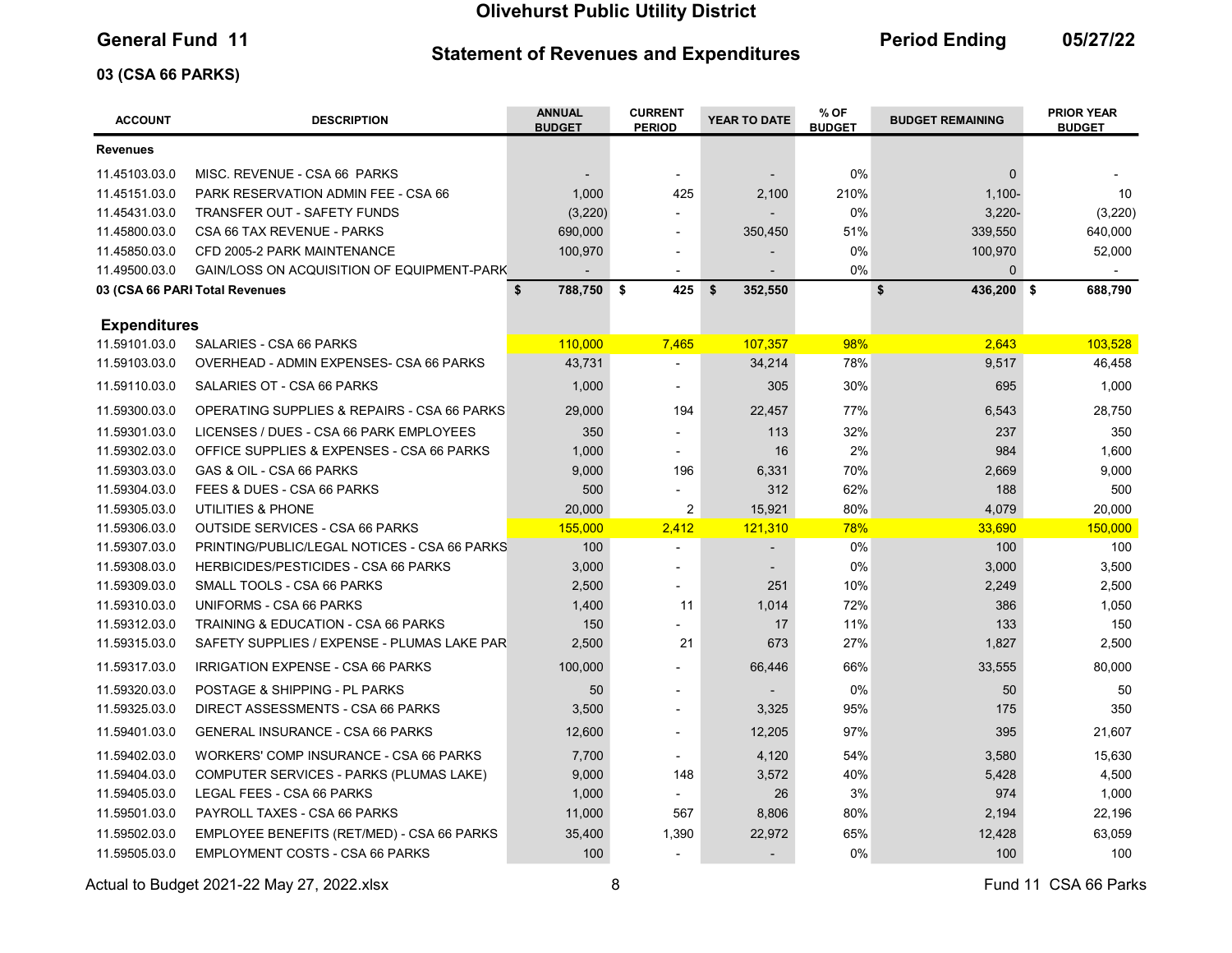# Statement of Revenues and Expenditures

General Fund 11 **Continues Containers and Fund and Period Ending** 05/27/22

# 03 (CSA 66 PARKS)

| <b>ACCOUNT</b> | <b>DESCRIPTION</b>                                     | <b>ANNUAL</b><br><b>BUDGET</b> | <b>CURRENT</b><br><b>PERIOD</b> | YEAR TO DATE  | % OF<br><b>BUDGET</b> | <b>BUDGET REMAINING</b> | <b>PRIOR YEAR</b><br><b>BUDGET</b> |
|----------------|--------------------------------------------------------|--------------------------------|---------------------------------|---------------|-----------------------|-------------------------|------------------------------------|
| 11.59551.03.0  | <b>BOARD COMMUNITY OUTREACH</b>                        | 150                            |                                 |               | 0%                    | 150                     | 150                                |
| 11.59600.03.0  | CAPITAL OUTLAY - CSA 66 PARKS                          | 2,000                          | 24,735                          | 24,735        | 1237%                 | 22,735-                 | 11,680                             |
| 11.59750.03.0  | PUBLIC WORKS OFFICE EXPENSE - CSA 66 PARKS             | 500                            |                                 |               | 0%                    | 500                     | 500                                |
| 11.59801.03.0  | BLDGS & IMPROVEMENTS - CSA 66 PARKS                    | 1,500                          | $\overline{\phantom{0}}$        |               | 0%                    | 1,500                   | 1,500                              |
| 11.59802.03.0  | AUTO & OTHER EQUIP. EXPENSES - CSA 66 PARKS            | 2,000                          |                                 | 652           | 33%                   | 1,348                   | 26,680                             |
| 11.59807.03.0  | VEHICLE MAINTENANCE - CSA 66 PARKS                     | 1,500                          |                                 |               | 0%                    | 1,500                   |                                    |
| 11.65704.03.0  | DEPRECIATION EXPENSE - CSA 66 PARKS                    | 80,000                         |                                 | 80,000        | 100%                  |                         | 80,000                             |
| 11.65800.03.0  | REPAIR AND EQUIP REPLACEMENT - CSA 66 PARK!            | 2,000                          |                                 |               | $0\%$                 | 2,000                   | 2,000                              |
|                | 03 (CSA 66 PARI Total Expenditures                     | 649,231 \$<br>\$               | 37,140                          | 537,149<br>Ŝ. |                       | 112,082 \$<br>\$        | 701,988                            |
|                | <b>Excess of Revenues over Expenditures for Report</b> | $139,519$ \$<br>\$             | $(36,715)$ \$                   | (184, 600)    |                       | 324,119                 |                                    |
|                | Reserves: Maintenance of Future Park Sites             | (100,000)                      |                                 |               |                       |                         |                                    |
|                | Transfer-Out: Capital Asset Repair                     | (15, 120)                      |                                 |               |                       |                         |                                    |
|                |                                                        | 24,400                         |                                 | (184, 600)    |                       |                         |                                    |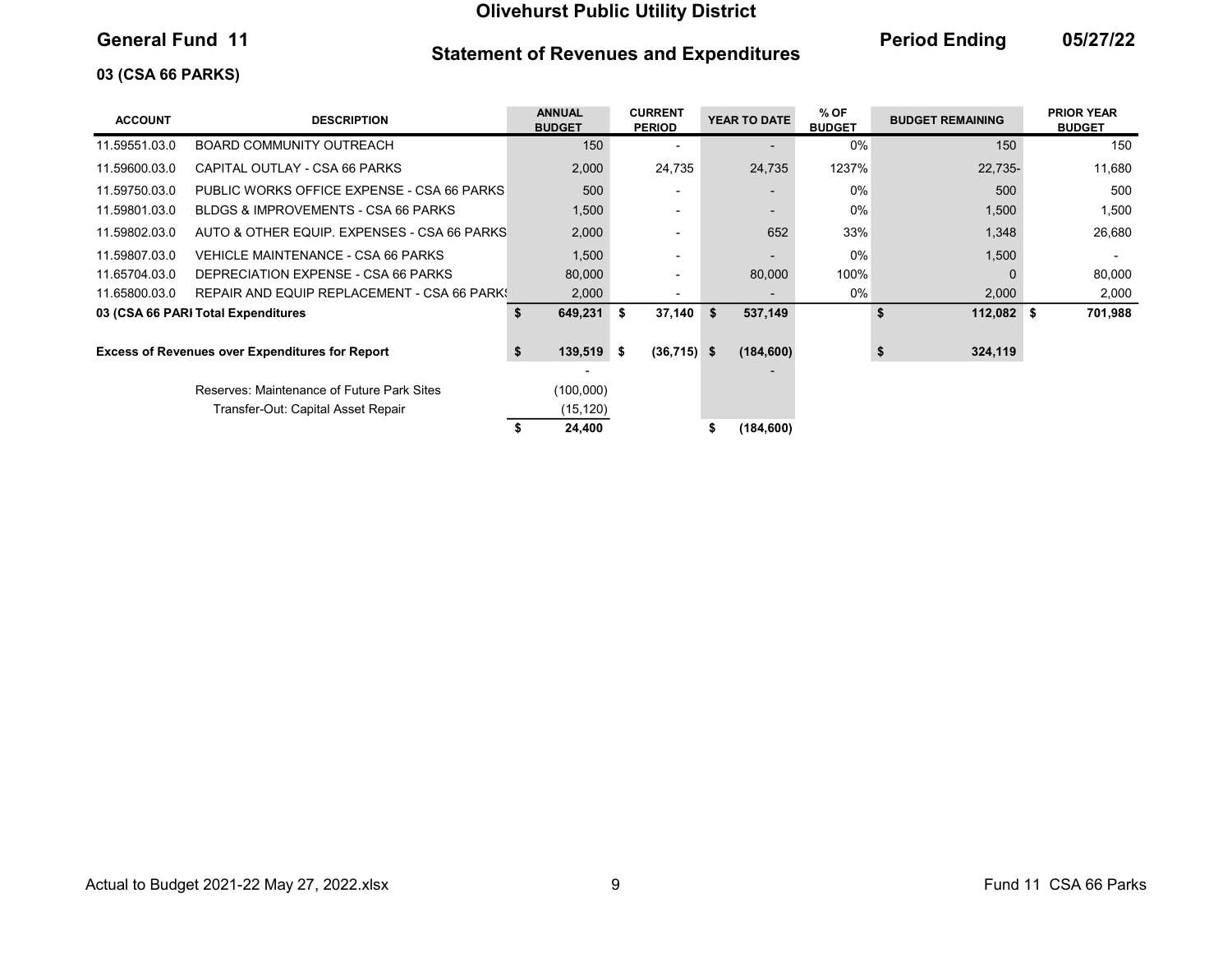# Statement of Revenues and Expenditures

the control of the control of the

the control of the control of the

# General Fund 11 **Contract Contract Contract Contract Contract Contract Contract Contract Contract Contract Contract Contract Contract Contract Contract Contract Contract Contract Contract Contract Contract Contract Contrac**

the control of the control of

# 04 (YOUTH CTR)

| <b>ACCOUNT</b>                              | <b>DESCRIPTION</b>                        | <b>ANNUAL BUDGET</b>            | <b>CURRENT PERIOD</b>          | <b>YEAR TO DATE</b> | % OF<br><b>BUDGET</b><br><b>USED</b> | <b>BUDGET</b><br><b>REMAINING</b> | <b>PRIOR YEAR</b><br><b>BUDGET</b> | <b>COMMENTS</b> |
|---------------------------------------------|-------------------------------------------|---------------------------------|--------------------------------|---------------------|--------------------------------------|-----------------------------------|------------------------------------|-----------------|
| <b>Revenues</b>                             |                                           |                                 |                                |                     |                                      |                                   |                                    |                 |
| 11.45200.04.0                               | YCB RENTAL INCOME                         | ÷,                              | \$<br>$\blacksquare$           |                     | 0%                                   | $\pmb{0}$                         | 1,750                              |                 |
| 11.45250.04.0                               | PUBLIC WORKS OFFICE RENT REIMBURS         | 3,250                           | \$<br>$\overline{\phantom{a}}$ |                     | 0%                                   | 3,250                             | 3,250                              |                 |
| 04 (YOUTH CTR)                              | <b>Total Revenues</b>                     | $3,250$ \$                      | $\sim$                         |                     |                                      | 3,250                             | 5,000                              |                 |
| <b>Expenditures</b>                         |                                           |                                 |                                |                     |                                      |                                   |                                    |                 |
| 11.59305.04.0                               | UTILITIES & PHONE - YCB                   | 4,000                           | \$<br>÷,                       | 1,611               | 40%                                  | 2,389                             | 4,000                              |                 |
| 11.59306.04.0                               | <b>OUTSIDE SERVICES - YCB</b>             | 1,000                           | \$<br>45                       | 530                 | 53%                                  | 470                               | 900                                |                 |
| 11.59801.04.0                               | <b>BLDGS &amp; IMPROVEMENTS - YCB</b>     |                                 | \$                             |                     | 0%                                   | $\pmb{0}$                         | 100                                |                 |
| 11.65704.04.0                               | DEPRECIATION EXPENSE - YCB                |                                 | \$<br>$\blacksquare$           |                     | 0%                                   | $\mathbf{0}$                      | $\blacksquare$                     |                 |
| 04 (YOUTH CTR)                              | <b>Total Expenditures</b>                 | $5,000$ \$                      | 45                             | 2,141               |                                      | 2,859                             | 5,000                              |                 |
| <b>Excess of Revenues over Expenditures</b> |                                           | $(1,750)$ \$<br>\$              | (45)                           | (2, 141)            |                                      | 391                               |                                    |                 |
|                                             | <b>Transfer from Olivehurst Parks</b>     | 1,750                           |                                |                     |                                      |                                   |                                    |                 |
|                                             |                                           | $\sqrt[6]{2}$<br>$\blacksquare$ |                                |                     |                                      |                                   |                                    |                 |
| 05 (LIGHTING)                               |                                           |                                 |                                |                     |                                      |                                   |                                    |                 |
| <b>Revenues</b>                             |                                           |                                 |                                |                     |                                      |                                   |                                    |                 |
| 11.45440.05.0                               | STREET LIGHTING DISTRICT ASSESSMEN        |                                 | \$                             |                     | 0%                                   | $\mathbf{0}$                      |                                    |                 |
| 11.49300.05.0                               | <b>CURR SECURED TAXES - ST LIGHTING</b>   | 76,000.00                       | \$                             | 46,160              | 61%                                  | 29,840                            | 75,000                             |                 |
| 11.49301.05.0                               | <b>CURR UNSECURED TAXES - ST LIGHTING</b> |                                 | \$                             | 2,147               | 0%                                   | $2,147-$                          |                                    |                 |
| 11.49302.05.0                               | PRIOR YEAR TAXES - ST LIGHTING            |                                 | \$<br>۰                        |                     | 0%                                   | $\mathbf 0$                       |                                    |                 |
| 11.49400.05.0                               | SUPPLEMENTAL TAXES - STREET LIGHTII       |                                 | \$<br>$\overline{\phantom{a}}$ |                     | 0%                                   | $\Omega$                          |                                    |                 |
| 05 (LIGHTING)                               | <b>Total Revenues</b>                     | 76,000 \$                       | $\blacksquare$                 | 48,307              |                                      | 27,693                            | 75,000                             |                 |
| 11.59300.05.0                               | OPERATING SUPPLIES & REPAIRS - STRE       | 900                             | \$<br>$\overline{\phantom{a}}$ |                     | 0%                                   | 900                               |                                    |                 |
| 11.59305.05.0                               | UTILITIES & PHONE - ST LIGHT              | 55,000                          | \$<br>$\blacksquare$           | 39,015              | 71%                                  | 15,985                            | 55,000                             |                 |
| 05 (LIGHTING)                               | <b>Total Expenditures</b>                 | 55,900 \$                       | $\blacksquare$                 | \$<br>39,015        |                                      |                                   | 55,000                             |                 |
|                                             |                                           |                                 |                                |                     |                                      |                                   |                                    |                 |
| <b>Excess of Revenues over Expenditures</b> |                                           | $20,100$ \$                     |                                | 9,292<br>\$         |                                      |                                   | 20,000                             |                 |
|                                             |                                           |                                 |                                |                     |                                      |                                   |                                    |                 |
|                                             | Cash Reserve                              | (20, 100)                       |                                |                     |                                      |                                   |                                    |                 |
|                                             | Transfer to Pool 01                       |                                 |                                |                     |                                      |                                   |                                    |                 |
|                                             |                                           | \$<br>$\blacksquare$            |                                | \$<br>9,292         |                                      |                                   | \$                                 |                 |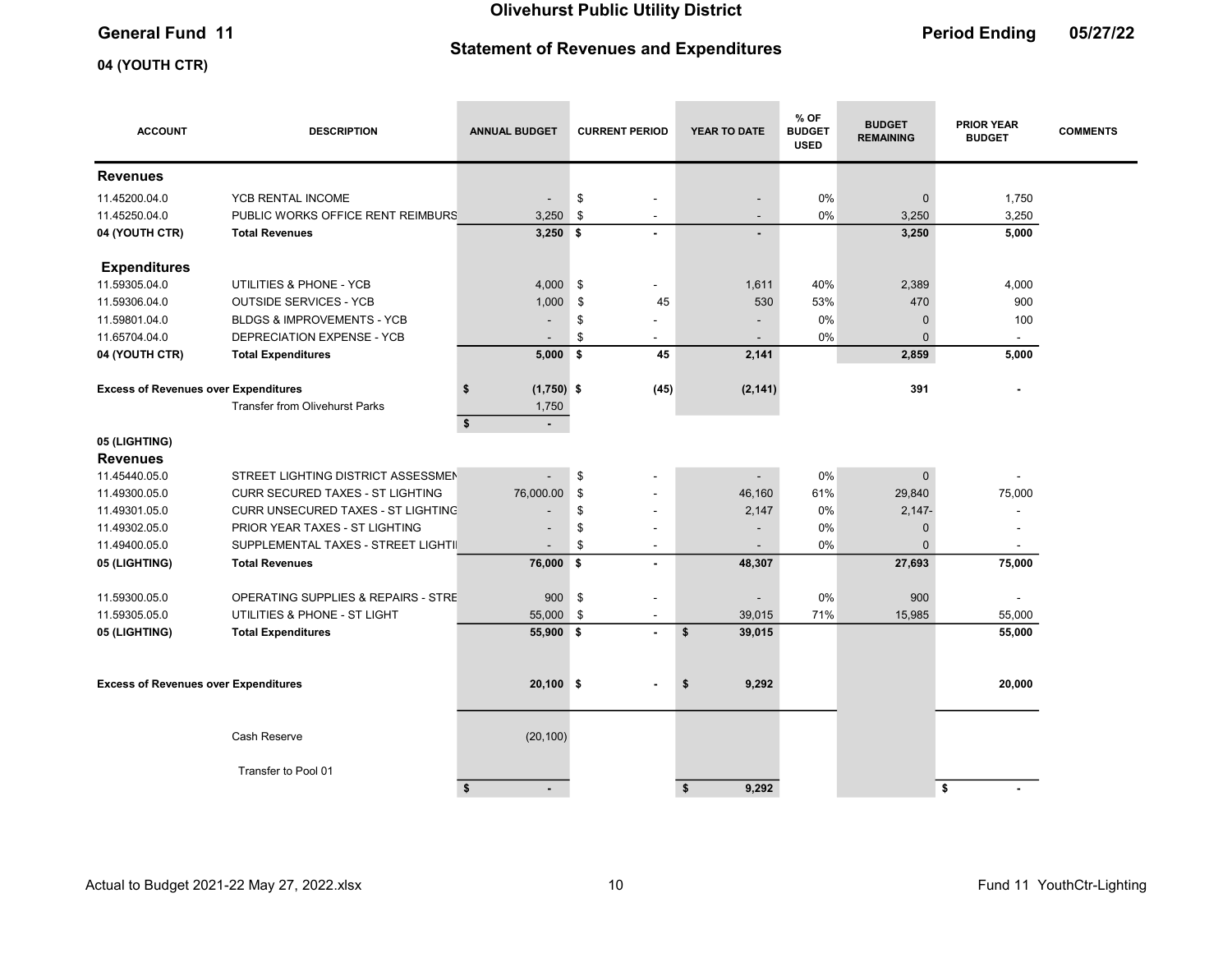General Fund 11 **Period Ending 21 Statement of Revenues and Expenditures** Period Ending 05/27/22

 $\sim$ 

 $\overline{\phantom{a}}$ 

| <b>ACCOUNT</b>        | <b>DESCRIPTION</b>                           | <b>ANNUAL BUDGET</b> | <b>CURRENT PERIOD</b>    | YEAR TO DATE    | % OF<br><b>BUDGET</b><br><b>USED</b> | <b>BUDGET</b><br><b>REMAINING</b> | <b>PRIOR YEAR BUDGET</b> |
|-----------------------|----------------------------------------------|----------------------|--------------------------|-----------------|--------------------------------------|-----------------------------------|--------------------------|
| <b>Revenues</b>       |                                              |                      |                          |                 |                                      |                                   |                          |
| 11.45103.09.0         | FIRE MISC REVENUE                            | 41,387               | $\overline{\phantom{a}}$ | 5,200           | 13%                                  | 36,187                            | 45,842.00                |
| 11.45400.09.0         | FIRE MITIGATION FEES REVENUE                 | 85,000               | 36,593                   | 210,663         | 248%                                 | (125, 663)                        | 84,860                   |
| 11.45402.09.0         | MISC GRANT REVENUE                           |                      |                          |                 | 0%                                   |                                   |                          |
| 11.45403.09.0         | STRIKE TEAM REVENUE                          | 286,000              |                          | 364,381         | 127%                                 | (78, 381)                         | 432,581                  |
| 11.45410.09.0         | <b>BURN PERMITS &amp; COST RECOVERY</b>      | 1,500                |                          | 2,138           | 143%                                 | (638)                             | 1,500                    |
| 11.45411.09.0         | <b>WEED ABATEMENT - RESIDENT REIMBURSEME</b> |                      |                          |                 | 0%                                   |                                   |                          |
| 11.45431.09.0         | TRANSFER IN - SAFETY FUNDS                   | 15,000               | $\sim$                   |                 | 0%                                   | 15,000                            | 15.000                   |
| 11.45435.09.0         | CA HEARTLANDS ASSESSMENT REVENUE             | 4,500                | $\blacksquare$           | 2,252           | 50%                                  | 2,248                             | 4,500                    |
| 11.45800.09.0         | CSA 66 TAX REVENUE - FIRE DEPT               | 26,000               | $\overline{a}$           | 14,388          | 55%                                  | 11,612                            | 26,000                   |
| 11.45810.09.0         | CSA 69 TAX REVENUE - FIRE DEPT               | 2,100                | $\sim$                   | 2,472           | 118%                                 | (372)                             | 2,100                    |
| 11.49300.09.0         | <b>CURR SECURED TAXES - FIRE DEPT</b>        | 399,000              | $\sim$                   | 277,662         | 70%                                  | 121,338                           | 399,000                  |
| 11.49301.09.0         | CURR UNSECURED TAXES - FIRE DEPT             | 15,500               |                          | 12,912          | 83%                                  | 2,588                             | 15,500                   |
| 11.49310.09.0         | FIRE DEPT - PROP 172 TAXES                   | 90,000               | $\blacksquare$           | 137,825         | 153%                                 | (47, 825)                         | 80,000                   |
| <b>Total Revenues</b> | 09 (FIRE DEPARTMENT)                         | \$<br>965,987 \$     | 36,593                   | \$<br>1,029,895 |                                      | \$<br>$(100, 095)$ \$             | 1,106,883                |
|                       |                                              |                      |                          |                 |                                      |                                   |                          |
| <b>Expenditures</b>   |                                              |                      |                          |                 |                                      |                                   |                          |
| 11.59101.09.0         | SALARIES - FIRE DEPT                         | 203,000              | 26,517                   | 261,715         | 129%                                 | (58, 715)                         | 180,854                  |
| 11.59103.09.0         | OVERHEAD - ADMIN EXPENSES - FIRE             | 48,666               |                          | 39,101          | 80%                                  | 9,565                             | 46,458                   |
| 11.59110.09.0         | SALARIES OT - FIRE DEPT                      | 58,000               | 13,082                   | 104,523         | 180%                                 | (46, 523)                         | 78,511                   |
| 11.59111.09.0         | SALARIES - FIRE DEPT VOL                     | 15,000               | 423                      | 8,835           | 59%                                  | 6,166                             | 15,000                   |
| 11.59112.09.0         | SALARIES OT - FIRE DEPT VOL                  | 276,000              |                          | 204,654         | 74%                                  | 71,346                            | 223,000                  |
| 11.59300.09.0         | OPERATING SUPPLIES & REPAIRS - FIRE DEPT     | 13,000               | (741)                    | 6,764           | 52%                                  | 6,236                             | 13,000                   |
| 11.59301.09.0         | LICENSES AND PERMITS - FIRE DEPT             | 35,000               | 750                      | 26,221          | 75%                                  | 8,779                             | 31,000                   |
| 11.59302.09.0         | OFFICE SUPPLIES & EXPENSES - FIRE DEPT       | 4,000                | 259                      | 1,116           | 28%                                  | 2,884                             | 4,000                    |
| 11.59303.09.0         | <b>GAS &amp; OIL - FIRE DEPT</b>             | 25,000               | 1,002                    | 17,373          | 69%                                  | 7,627                             | 15,000                   |
| 11.59304.09.0         | FEES & DUES - FIRE DEPT                      | 300                  |                          | 50              | 17%                                  | 250                               | 300                      |
| 11.59305.09.0         | UTILITIES & PHONE - FIRE DEPT                | 15,000               | 44                       | 11,107          | 74%                                  | 3,893                             | 13,500                   |
| 11.59306.09.0         | <b>OUTSIDE SERVICES - FIRE DEPT</b>          | 25,000               | 1,955                    | 14,121          | 56%                                  | 10,879                            | 25,000                   |
| 11.59307.09.0         | PRINTING/PUBLIC/LEGAL NOTICES - FIRE DEPT    | 750                  |                          |                 | 0%                                   | 750                               | 750                      |
| 11.59309.09.0         | SMALL TOOLS - FIRE DEPT                      | 500                  |                          | 211             | 42%                                  | 289                               | 500                      |
| 11.59310.09.0         | UNIFORMS - FIRE DEPT                         | 3,000                | $\overline{a}$           | 2,936           | 98%                                  | 64                                | 3,000                    |
| 11.59311.09.0         | PUBLIC EDUCATION AND OUTREACH                | 1,000                | $\tilde{\phantom{a}}$    |                 | 0%                                   | 1,000                             | 1,000                    |
| 11.59312.09.0         | TRAINING & EDUCATION - FIRE PREVENTION       | 7,000                | 875                      | 3,076           | 44%                                  | 3,924                             | 7,000                    |
| 11.59313.09.0         | UNEMPLOYMENT - FIRE DEPT                     |                      |                          |                 | 0%                                   |                                   | 2,500                    |
| 11.59315.09.0         | SAFETY SUPPLIES / EXPENSE                    | 1,500                | $\overline{\phantom{a}}$ | 182             | 12%                                  | 1,318                             | 1,500                    |
| 11.59318.09.0         | <b>WEED ABATEMENT EXPENSE</b>                | 3,000                | 177                      | 197             | 7%                                   | 2,803                             | 3,000                    |
| 11.59319.09.0         | INTERNSHIP PROGRAM EXPENSE                   | 5,000                | ÷.                       | 1,040           | 21%                                  | 3,960                             | 4,500                    |
| 11.59320.09.0         | POSTAGE & SHIPPING - FIRE DEPT               | 350                  |                          |                 | 0%                                   | 350                               | 350                      |
| 11.59325.09.0         | <b>DIRECT ASSESSMENTS - FIRE</b>             | 100                  |                          | 33              | 33%                                  | 67                                | 100                      |
| 11.59401.09.0         | <b>GENERAL INSURANCE - FIRE DEPT</b>         | 20,807               |                          | 24,800          | 119%                                 | (3,993)                           | 6.002                    |

09,12 & 14 (Fire)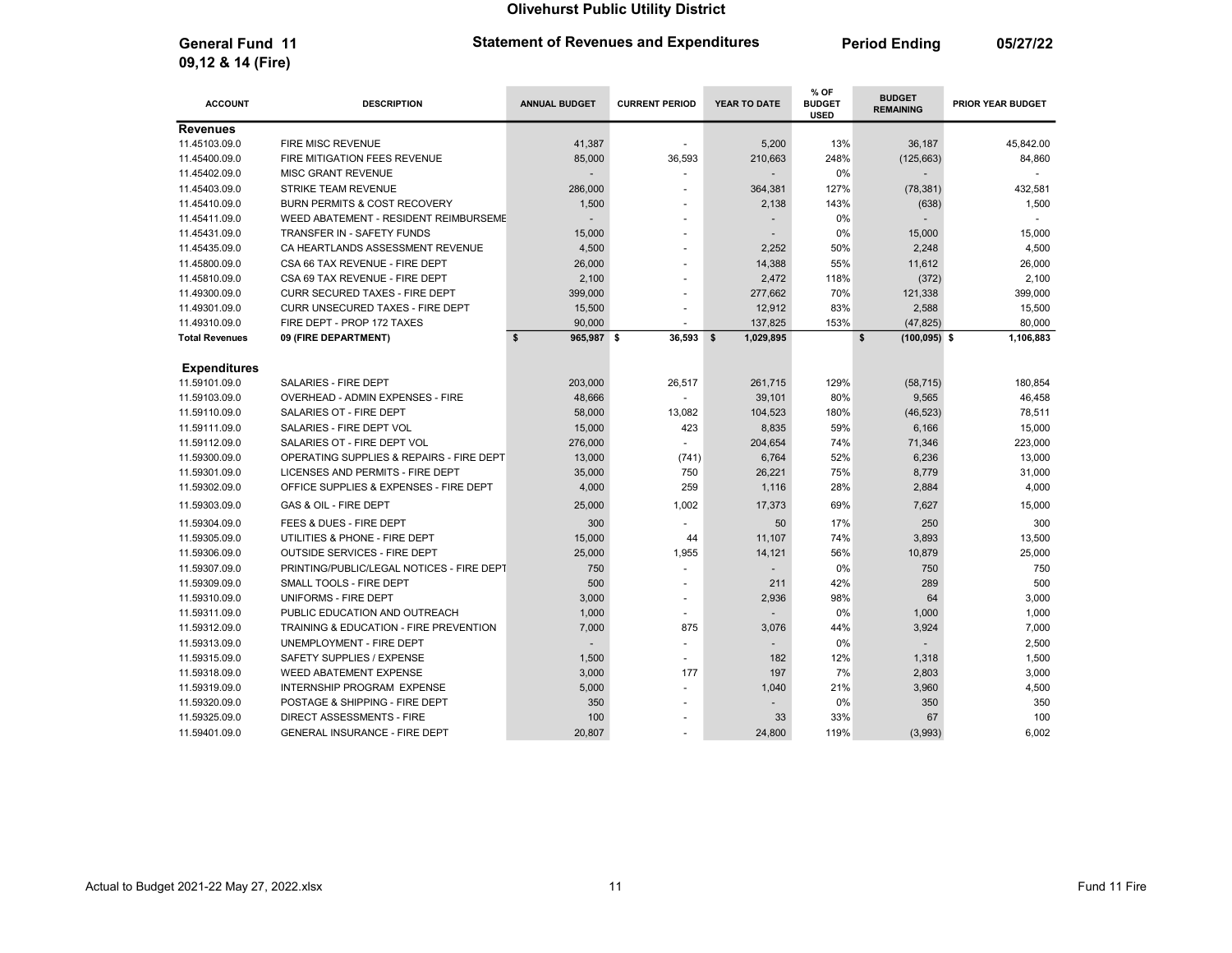General Fund 11 **Period Ending 21 Statement of Revenues and Expenditures** Period Ending 05/27/22

| <b>ACCOUNT</b>            | <b>DESCRIPTION</b>                          | <b>ANNUAL BUDGET</b> | <b>CURRENT PERIOD</b> | YEAR TO DATE  | % OF<br><b>BUDGET</b><br><b>USED</b> | <b>BUDGET</b><br><b>REMAINING</b> | <b>PRIOR YEAR BUDGET</b> |
|---------------------------|---------------------------------------------|----------------------|-----------------------|---------------|--------------------------------------|-----------------------------------|--------------------------|
| 11.59402.09.0             | <b>WORKERS' COMP - FIRE DEPT</b>            | 13,500               |                       | 13,059        | 97%                                  | 441                               | 13,255                   |
| 11.59403.09.0             | TRANSPORTATION & TRAVEL - FIRE DEPT         | 750                  |                       |               | 0%                                   | 750                               | 750                      |
| 11.59404.09.0             | <b>COMPUTER SERVICES - FIRE</b>             | 17,500               | (8, 493)              | 5,318         | 30%                                  | 12,182                            | 7,000                    |
| 11.59405.09.0             | <b>LEGAL FEES - FIRE</b>                    | 15,000               |                       | 624           | 4%                                   | 14,376                            | 15,000                   |
| 11.59501.09.0             | PAYROLL TAXES - FIRE DEPT                   | 22,000               | 3,136                 | 48,583        | 221%                                 | (26, 583)                         | 24,518                   |
| 11.59502.09.0             | EMPLOYEE BENEFITS (RET/MED) - FIRE DEPT     | 55,000               | 6,488                 | 61,564        | 112%                                 | (6, 564)                          | 117,129                  |
| 11.59505.09.0             | <b>EMPLOYMENT COSTS - FIRE</b>              | 2,000                |                       | 1,421         | 71%                                  | 579                               | 2,000                    |
| 11.59600.09.0             | <b>CAPITAL OUTLAY</b>                       |                      |                       |               | 0%                                   |                                   |                          |
| 11.59801.09.0             | BLDGS & IMPROVEMENTS - FIRE DEPT            | 16,000               |                       | 12,633        | 79%                                  | 3.367                             | 4,539                    |
| 11.59802.09.0             | AUTO & OTHER EQUIP EXP - FIRE DEPT          | 14,000               |                       | 12,694        | 91%                                  | 1,306                             | 14,000                   |
| 11.59806.09.0             | <b>FIRE EQUIPMENT</b>                       | 392,000              |                       | 12,196        | 3%                                   | 379,804                           | 73,000                   |
| 11.65704.09.0             | DEPRECIATION EXPENSE - FIRE DEPT            | 15,000               | 15,000                | 15,000        | 100%                                 |                                   | 13,500                   |
| <b>Total Expenditures</b> |                                             | 1,323,723 \$<br>\$   | 60,473                | 911,147<br>\$ |                                      | 412,576 \$<br>\$                  | 960,516                  |
|                           | <b>Excess of Revenues over Expenditures</b> | (357, 736)           | (23, 880)             | 118,748       |                                      | (512, 671)                        | 146,367                  |
|                           | Cash Reserve                                |                      |                       |               |                                      |                                   |                          |
|                           | Fire Engine Loan Payment to Administration  | (18, 403)            |                       |               |                                      |                                   |                          |
|                           | Reserve Transfer: Future Unemployment       |                      |                       |               |                                      |                                   |                          |
|                           | Reserve Transfer: Equipment                 | 354,138              |                       |               |                                      |                                   |                          |
|                           |                                             | $(22,000)$ \$        | (23, 880)             | 118,748       |                                      | \$<br>(512, 671)                  |                          |

### 12 (FIRE DEPARTMENT) MEASURE K

09,12 & 14 (Fire)

|                           | 12 (FIRE DEPARTMENT) MEASURE K              |  |                          |                          |                |                                        |                                   |                          |
|---------------------------|---------------------------------------------|--|--------------------------|--------------------------|----------------|----------------------------------------|-----------------------------------|--------------------------|
| <b>ACCOUNT</b>            | <b>DESCRIPTION</b>                          |  | $\mathbf{0}$             | <b>CURRENT PERIOD</b>    | YEAR TO DATE   | $%$ OF<br><b>BUDGET</b><br><b>USED</b> | <b>BUDGET</b><br><b>REMAINING</b> | <b>PRIOR YEAR BUDGET</b> |
| <b>Revenues</b>           |                                             |  |                          |                          |                |                                        |                                   |                          |
| 11.45400.12.0             | <b>MEASURE K REVENUE</b>                    |  | $\overline{\phantom{a}}$ |                          | 606,797        | 0%                                     | (606, 797)                        |                          |
| 11.45103.12.0             | <b>MEASURE - MISC</b>                       |  | $\overline{\phantom{0}}$ | $\overline{\phantom{a}}$ |                | 0%                                     | $\overline{\phantom{a}}$          |                          |
| <b>Total Revenues</b>     |                                             |  |                          |                          | 606,797        |                                        | (606, 797)<br>\$                  |                          |
| 11.59306.12.0             | BLDGS & IMPROVEMENTS - MEASURE K            |  | $\overline{\phantom{0}}$ |                          |                | 0%                                     | $\overline{\phantom{0}}$          |                          |
| 11.59600.12.0             | CAPITAL OUTLAY - MEASURE K                  |  | $\overline{\phantom{0}}$ | $\overline{\phantom{0}}$ | $\overline{a}$ | 0%                                     | $\overline{\phantom{0}}$          |                          |
| 11.59802.12.0             | AUTO & OTHER EQUIP EXP - MEASURE K          |  | $\overline{\phantom{0}}$ |                          |                | 0%                                     |                                   |                          |
| 11.59806.12.0             | FIRE EQUIPMENT MEASURE K                    |  | $\overline{\phantom{0}}$ | $\overline{\phantom{a}}$ |                | 0%                                     | $\overline{\phantom{0}}$          |                          |
| <b>Total Expenditures</b> |                                             |  | ۰.                       | $\sim$                   | \$.            |                                        | S                                 | 1,398,026                |
|                           | <b>Excess of Revenues over Expenditures</b> |  |                          |                          | 606,797        |                                        | (606, 797)                        |                          |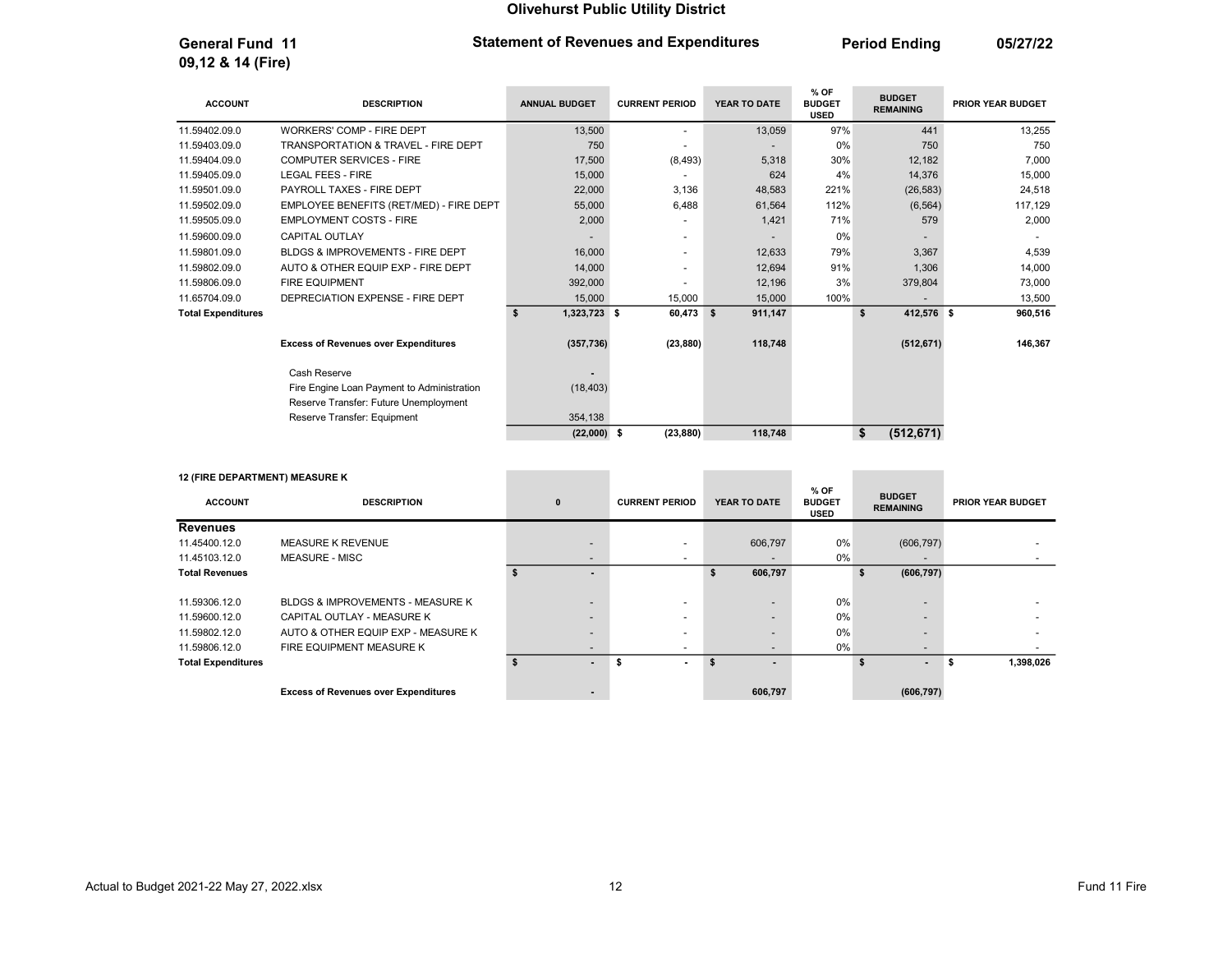09,12 & 14 (Fire)

### General Fund 11 **Period Ending 11** Statement of Revenues and Expenditures **Period Ending 15/27/22**

ACCOUNT DESCRIPTION ANNUAL BUDGET CURRENT PERIOD YEAR TO DATE % OF BUDGET USED **BUDGET<br>REMAINING** PRIOR YEAR BUDGET 14 (FIRE DEPARTMENT) ENTERPRISE RANCHERIA 9 Month Budget 11.45437.14.0 CONTRACT REVENUE - ER 413,874 413,874 412,561 412,561 1,313 382,359 Total Revenues 413,874 136,191 412,561 1,313 382,359 11.59101.14.0 SALARIES - ER 202,500 13,130 147,624 73% 54,876 204,839 11.59110.14.0 SALARIES OT- ER 58,000 - - 0% 58,000 76,351 11.59501.14.0 PAYROLL TAXES - ER 20,000 990 11,570 58% 8,430 22,674 11.59402.14.0 WORKERS' COMP - ER 12.656 13,500 - 3,766 28% 9,734 12,656 28% 9,734 11.59502.14.0 EMPLOYEE BENEFITS (RET/MED) - ER 55,000 5,088 47,799 87% 7,201 56,875 11.59300.14.0 OPERATING SUPPLIES - ER 3,583 - - 0% 3,583 - - 0% 3,583 - - 0% 3,583 11.59302.14.0 OFFICE SUPPLIES & EXPENSES - ER - - - 0% - 750 11.59303.14.0 GAS & OIL - ER 3,000 - - 0% 3,000 2,000 11.59307.14.0 PRINTING/PUBLIC/LEGAL NOTICES - ER - - - 0% - 200 11.59310.14.0 UNIFORMS - ER 3,500 - 2,802 80% 698 3,000 11.59312.14.0 TRAINING & EDUCATION - FIRE PREVENTION 3,000 3,000 - 0% 3,000 3,000 3,000 3,000 11.59315.14.0 SAFETY SUPPLIES / EXPENSE - - - 0% - 250 11.59401.14.0 GENERAL INSURANCE - ER - - - 0% - - 11.59801.14.0 BLDGS & IMPROVEMENTS - ER - - - 0% - 1,350 11.59802.14.0 AUTO & OTHER EQUIP EXP - ER ALL THE SERIES AND RELEASED AT A SERIES AND RELEASED AT A SERIES AND 11.59806.14.0 FIRE EQUIPMENT - - - 0% - 3,750 11.59103.14.0 ADMINISTRATIVE CHARGES 41,387 41,387 4 + 0% 41,387 53,094 11.65704.14.0 DEPRECIATION EXPENSE - ER - - - 0% - 3,000 Total Expenditures 403,471 \$ \$ 19,207 \$ 189,909 213,561 \$ \$ 445,476

Due To / (Due From) ER **\$** 10,403 \$ 116,985 \$ 199,000 \$ - \$ (188,596)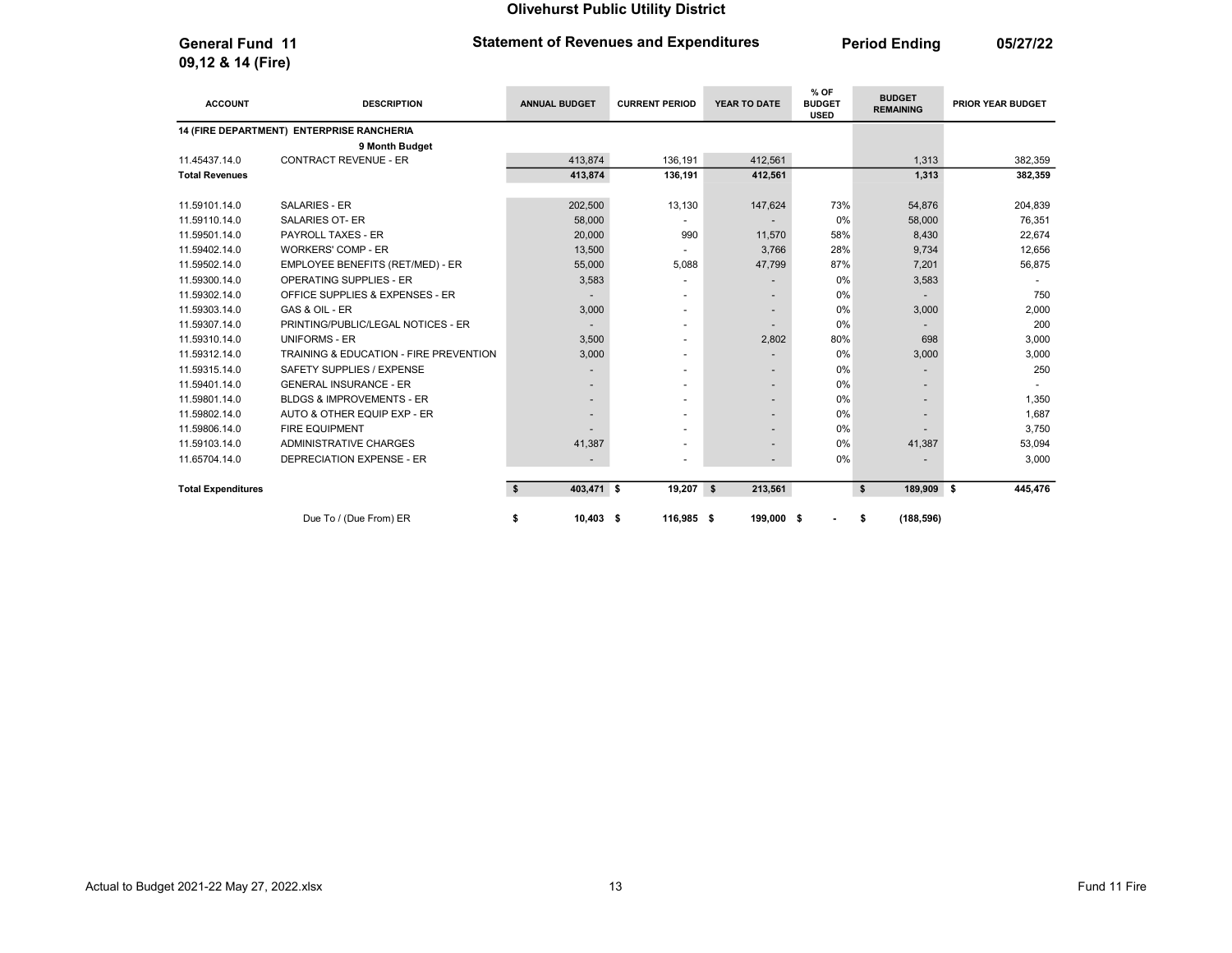٠

| <b>Water (12)</b> | <b>Statement of Revenues and Expenditures</b> | <b>Period Ending</b> | 05/27/22 |
|-------------------|-----------------------------------------------|----------------------|----------|
|                   |                                               |                      |          |

 $\sim$ 

| <b>ACCOUNT</b>      | <b>DESCRIPTION</b>                          | <b>ANNUAL BUDGET</b> | <b>CURRENT PERIOD</b> | YEAR TO DATE | % OF BUDGET<br><b>USED</b> | <b>BUDGET REMAINING</b> | <b>PRIOR YEAR BUDGET</b> | <b>COMMENTS</b> |
|---------------------|---------------------------------------------|----------------------|-----------------------|--------------|----------------------------|-------------------------|--------------------------|-----------------|
| <b>Revenues</b>     |                                             |                      |                       |              |                            |                         |                          |                 |
| 12.41100.00.0       | SALES - RESIDENTIAL - WATER                 | 3,400,000            | 309,678               | 3,700,586    | 109%                       | (300, 586)              | 3,820,000                |                 |
| 12.41200.00.0       | SALES - BUSINESSES - WATER                  | 15,000               | 942                   | 49,801       | 332%                       | (34, 801)               | 15,000                   |                 |
| 12.42300.00.0       | PENALTY FEES - WATER                        | 15,000               |                       | 3,614        | 24%                        | 11,386                  | 15,000                   |                 |
| 12.42301.00.0       | PENALTIES EXCESS WATER USE - WATER          |                      |                       |              |                            |                         |                          |                 |
| 12.42400.00.0       | ADMIN AND DELINQUENT CHARGES - WATER        |                      |                       | 11,232       | 0%                         | (11, 232)               | 40,000                   |                 |
| 12.42550.00.0       | <b>BACKFLOW DEVICE REVENUE</b>              | 3,000                |                       | 3,540        | 118%                       | (540)                   | 3,000                    |                 |
| 12.42600.00.0       | SERVICE FEES - WATER BILL COPY FEES         | 3,000                |                       | 830          | 28%                        | 2,171                   | 3,000                    |                 |
| 12.45103.00.0       | MISCELLANEOUS REVENUE - WATER               | 1,000                |                       | 2,679        | 268%                       | (1,679)                 | 1,000                    |                 |
| 12.45160.00.0       | PLAN CHECK FEE REVENUE - WATER              | 2,000                | 263                   | 3,833        | 192%                       | (1,833)                 | 2,000                    |                 |
| 12.45431.00.0       | <b>TRANSFER OUT - SAFETY FUNDS</b>          | (5,000)              |                       |              | 0%                         | (5,000)                 | (5,000)                  |                 |
| 12.45500.00.0       | INTEREST EARNED OPERATING - WATER           | 10,000               |                       | 8,717        | 87%                        | 1,283                   | 15,000                   |                 |
| 12.45700.00.0       | <b>INSPECTION REVENUE - WATER</b>           | 35,000               | 6,688                 | 41,865       | 120%                       | (6, 865)                | $\blacksquare$           |                 |
| <b>Water (12)</b>   | <b>Total Revenues</b>                       | $3,479,000$ \$       | 317,570 \$            | 3,826,698    |                            | \$<br>(347, 698)        | 3,894,000                |                 |
| <b>Expenditures</b> |                                             |                      |                       |              |                            |                         |                          |                 |
| 12.59101.00.0       | <b>SALARIES - WATER</b>                     | 607,514              | 45,827                | 502,984      | 83%                        | 104,530                 | 588,594                  |                 |
| 12.59103.00.0       | OVERHEAD - ADMIN EXPENSES - WATER           | 547,492              |                       | 439,889      | 80%                        | 107,603                 | 597,308                  |                 |
| 12.59110.00.0       | SALARIES OT - WATER                         | 25,000               | 2,051                 | 14,310       | 57%                        | 10,690                  | 21,000                   |                 |
| 12.59200.00.0       | WATER METERS AND SUPPLIES                   | 90,000               |                       | 71,882       | 80%                        | 18,118                  | 95,000                   |                 |
| 12.59300.00.0       | OPERATING SUPPLIES & REPAIRS - WATER        | 120,700              | 151                   | 112,106      | 93%                        | 8,594                   | 100,000                  |                 |
| 12.59301.00.0       | LICENSES AND DUES - WATER EMPLOYEES         | 3,500                |                       | 464          | 13%                        | 3,036                   | 3,500                    |                 |
| 12.59302.00.0       | OFFICE SUPPLIES & EXP - WATER               | 3,000                | 19                    | 1,200        | 40%                        | 1,800                   | 3,000                    |                 |
| 12.59303.00.0       | <b>GAS &amp; OIL - WATER</b>                | 31,000               | 1,060                 | 26,956       | 87%                        | 4,044                   | 23,000                   |                 |
| 12.59304.00.0       | FEES, LICENSES & PERMITS - WATER FACILITIES | 57,000               |                       | 57,670       | 101%                       | (670)                   | 45,000                   |                 |
| 12.59305.00.0       | UTILITIES & PHONE - WATER                   | 700,000              | 15,705                | 612,670      | 88%                        | 87,330                  | 672,000                  |                 |
| 12.59306.00.0       | <b>OUTSIDE SERVICES - WATER</b>             | 140,000              | 314                   | 116,752      | 83%                        | 23,248                  | 130,000                  |                 |
| 12.59307.00.0       | PRINTING/PUBLIC/LEGAL NOTICES - WATER       | 1,000                |                       | 200          | 20%                        | 800                     | 1,000                    |                 |
| 12.59308.00.0       | <b>LAB SUPPLIES</b>                         | 3,000                |                       | 2,187        | 73%                        | 813                     | 3,000                    |                 |
| 12.59309.00.0       | SMALL TOOLS - WATER                         | 2,500                | 162                   | 1,919        | 77%                        | 581                     | 2,500                    |                 |
| 12.59310.00.0       | UNIFORMS - WATER                            | 5,500                | 107                   | 4,174        | 76%                        | 1,326                   | 5,500                    |                 |
| 12.59311.00.0       | <b>CUSTOMER SERVICE &amp; BILLING</b>       | 44,000               |                       | 28,375       | 64%                        | 15,625                  | 50,000                   |                 |
| 12.59312.00.0       | TRAINING & EDUCATION - WATER                | 2,000                |                       | 72           | 4%                         | 1,928                   | 2,000                    |                 |
| 12.59315.00.0       | SAFETY SUPPLIES / EXPENSE                   | 4,500                | 64                    | 4,489        | 100%                       | 11                      | 4,500                    |                 |
| 12.59316.00.0       | <b>CHLORINE EXPENSE</b>                     | 130,000              |                       | 95,429       | 73%                        | 34,571                  | 114,000                  |                 |
| 12.59320.00.0       | POSTAGE & SHIPPING - WATER                  | 2,000                | 260                   | 1,042        | 52%                        | 958                     | 2,000                    |                 |
| 12.59325.00.0       | <b>DIRECT ASSESSMENTS - WATER</b>           | 2,500                |                       | 1,837        | 73%                        | 663                     | 2,500                    |                 |
| 12.59339.00.0       | <b>FINES AND PENALTIES</b>                  |                      |                       |              | 0%                         |                         |                          |                 |
| 12.59350.00.0       | LAB TESTING SERVICES - WATER                | 25,000               | 235                   | 5,494        | 22%                        | 19,506                  | 25,000                   |                 |
| 12.59401.00.0       | <b>GENERAL INSURANCE - WATER</b>            | 75,085               | 500                   | 74,264       | 99%                        | 821                     | 66,022                   |                 |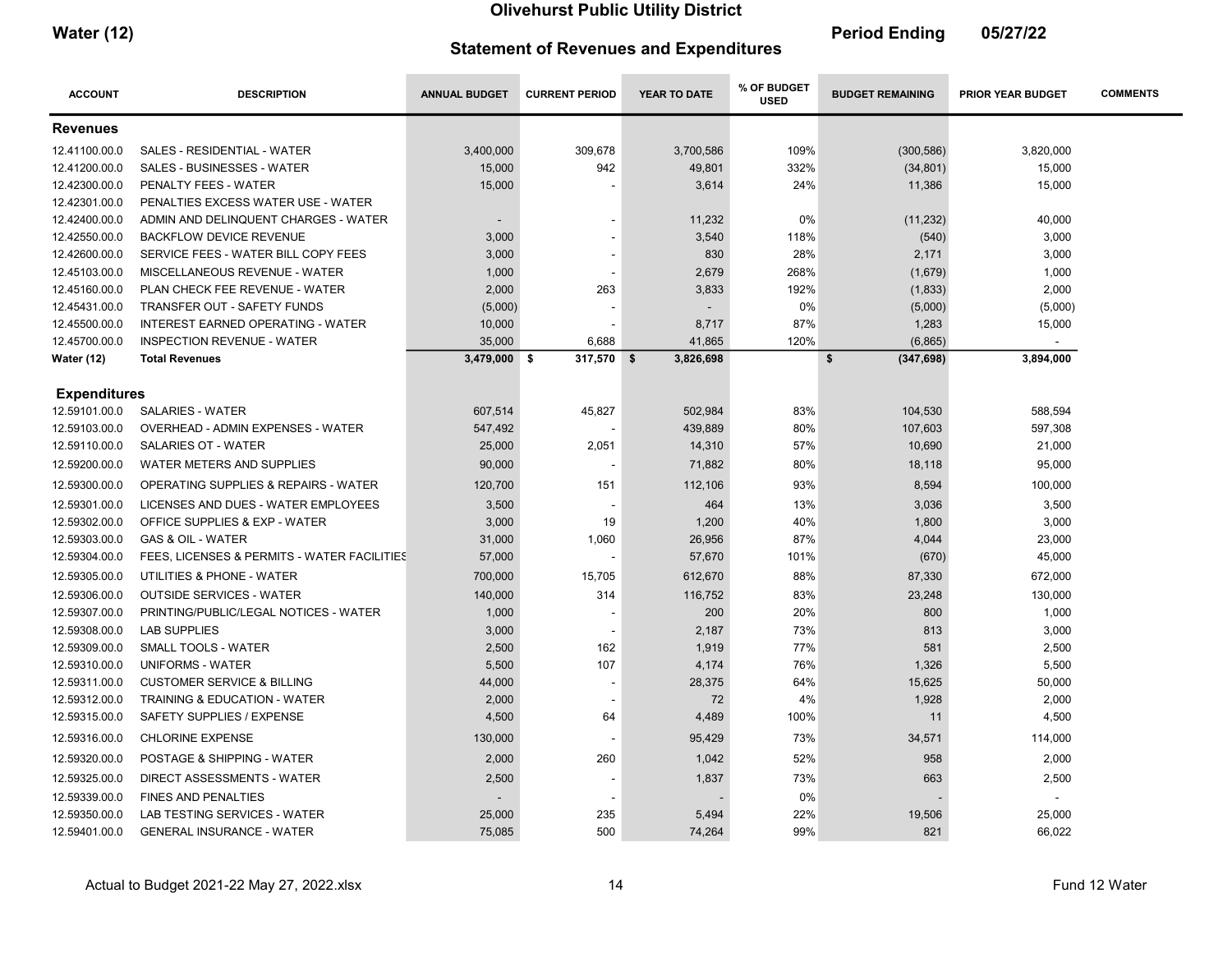٠

| <b>Water (12)</b> | <b>Statement of Revenues and Expenditures</b> | <b>Period Ending</b> | 05/27/22 |
|-------------------|-----------------------------------------------|----------------------|----------|
|                   |                                               |                      |          |

 $\sim$ 

| <b>ACCOUNT</b>                                         | <b>DESCRIPTION</b>                      | <b>ANNUAL BUDGET</b> | <b>CURRENT PERIOD</b>    | YEAR TO DATE | % OF BUDGET<br><b>USED</b> | <b>BUDGET REMAINING</b> | <b>PRIOR YEAR BUDGET</b> | <b>COMMENTS</b> |
|--------------------------------------------------------|-----------------------------------------|----------------------|--------------------------|--------------|----------------------------|-------------------------|--------------------------|-----------------|
| 12.59402.00.0                                          | <b>WORKERS' COMP - WATER</b>            | 37,500               | $\overline{\phantom{a}}$ | 18,406       | 49%                        | 19,094                  | 26,460                   |                 |
| 12.59404.00.0                                          | <b>COMPUTER SERVICES</b>                | 19,000               | 443                      | 14,233       | 75%                        | 4,767                   | 19,000                   |                 |
| 12.59405.00.0                                          | LEGAL FEES - WATER                      | 20,000               |                          | 10,189       | 51%                        | 9,812                   | 35,000                   |                 |
| 12.59421.00.0                                          | ADMIN-WATER CAPACITY FEES               | 70,000               |                          | 47,764       | 68%                        | 22,236                  |                          |                 |
| 12.59425.00.0                                          | <b>SECURITY - WATER</b>                 | 14,000               | (134)                    | 5,362        | 38%                        | 8,638                   | 12,000                   |                 |
| 12.59501.00.0                                          | <b>PAYROLL TAXES - WATER</b>            | 47,000               | 3,665                    | 40,305       | 86%                        | 6,695                   | 112,364                  |                 |
| 12.59502.00.0                                          | EMPLOYEE BENEFITS (RET/MED) - WATER     | 235,000              | 18,085                   | 227,498      | 97%                        | 7,502                   | 281,679                  |                 |
| 12.59505.00.0                                          | <b>EMPLOYMENT COSTS - WATER</b>         | 1,000                |                          | 66           | 7%                         | 934                     | 1,000                    |                 |
| 12.59600.00.0                                          | CAPITAL OUTLAY - WATER                  | 5,000                |                          |              | 0%                         | 5,000                   | 5,000                    |                 |
| 12.59650.00.0                                          | <b>RAISING IRON - WATER</b>             | 100,000              |                          | 76,970       | 77%                        | 23,030                  | 159,700                  |                 |
| 12.59551.00.0                                          | BOARD COMMUNITY OUTREACH                | 500                  |                          | 283          | 57%                        | 217                     | 500                      |                 |
| 12.59801.00.0                                          | <b>BLDGS &amp; IMPROVEMENTS - WATER</b> | 2,000                |                          |              | 0%                         | 2,000                   | 2,000                    |                 |
| 12.59802.00.0                                          | AUTO & OTHER EQUIP EXP - WATER          | 9,000                |                          | 325          | 4%                         | 8,675                   | 21,000                   |                 |
| 12.59805.00.0                                          | <b>VEHICLE REPLACEMENT</b>              | 60,000               |                          |              | 0%                         | 60,000                  |                          |                 |
| 12.59902.00.0                                          | CASH SHORT/(OVER) - WATER               | 250                  |                          | (11)         | $-5%$                      | 261                     | 250                      |                 |
| 12.59903.00.0                                          | MISCELLANEOUS EXP - WATER               |                      |                          |              | 0%                         |                         |                          |                 |
| 12.59952.00.0                                          | <b>CONSERVATION EXPENSES</b>            | 5,000                |                          | 105          | 2%                         | 4,895                   | 5,000                    |                 |
| 12.65105.00.0                                          | LOAN WWTP - USDA Refinance Loan         | 70,637               |                          | 70,637       | 100%                       |                         | 70,637                   |                 |
| 12.65704.00.0                                          | DEPRECIATION EXPENSE - WATER            | 100,000              |                          | 100,000      | 100%                       |                         | 100,000                  |                 |
| <b>Water (12)</b>                                      | <b>Total Expenditures</b>               | 3,418,178 \$         | 88,515                   | 2,788,499    |                            |                         | 3,408,014                |                 |
| <b>Excess of Revenues over Expenditures for Report</b> |                                         | $60,823$ \$          | 229,054                  | 1,038,200    |                            |                         |                          |                 |
|                                                        | Reserve: Capital Facilities             | (130, 823)           |                          |              |                            |                         |                          |                 |
|                                                        | Admin. Water Cap Fees                   | 70,000               |                          |              |                            |                         |                          |                 |
|                                                        | Surplus(Deficit)                        |                      |                          | 1,038,200    |                            |                         |                          |                 |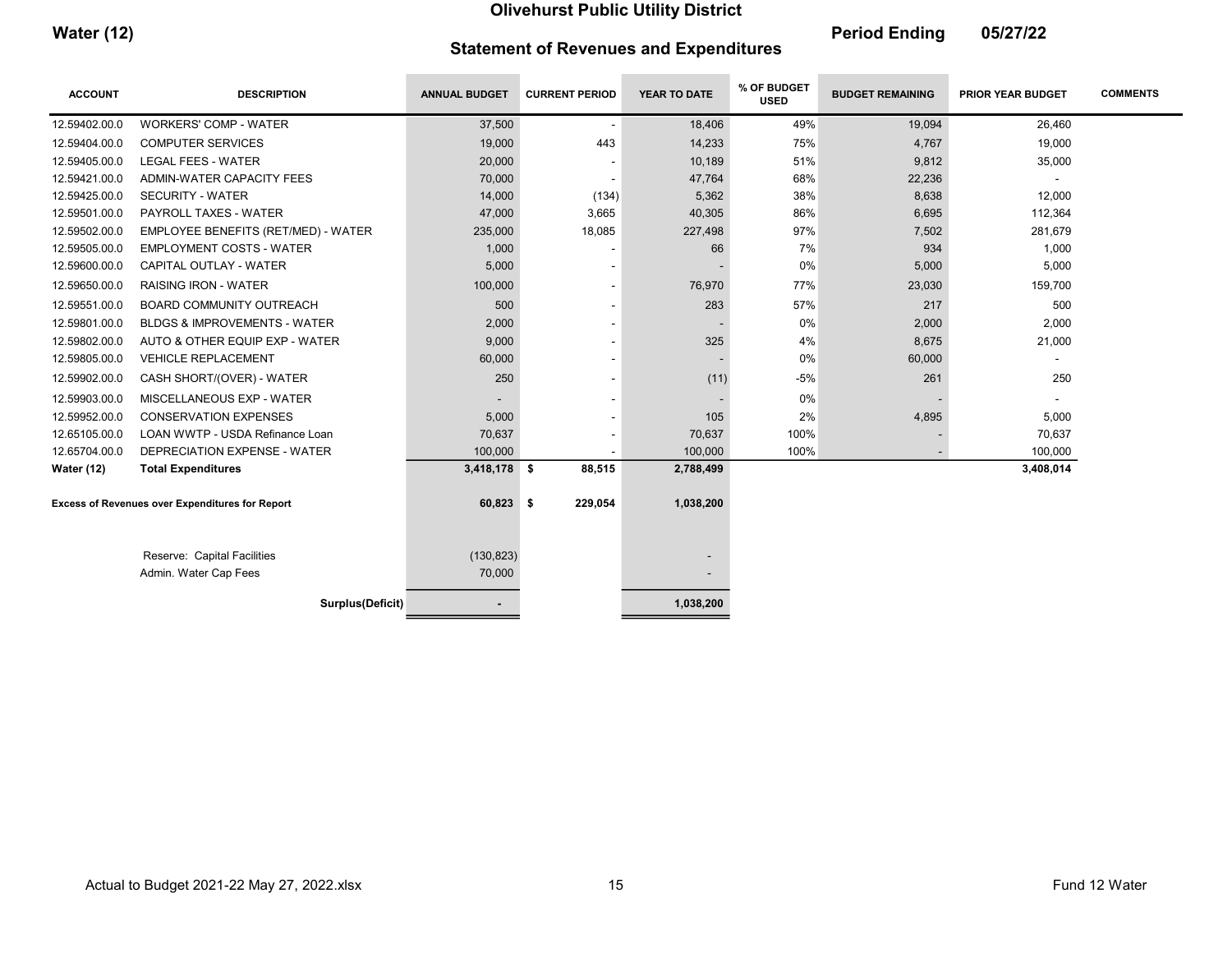Waste Water (13) Statement of Revenues and Expenditures Period Ending 05/27/22

\_\_\_\_\_\_\_

\_\_\_

**College** 

and the control of the control of

| <b>ACCOUNT</b>    | <b>DESCRIPTION</b>                          | <b>ANNUAL BUDGET</b>      | <b>CURRENT PERIOD</b> | YEAR TO DATE | % OF BUDGET<br><b>USED</b> |           | <b>BUDGET REMAINING PRIOR YEAR BUDGET</b> | <b>COMMENTS</b> |
|-------------------|---------------------------------------------|---------------------------|-----------------------|--------------|----------------------------|-----------|-------------------------------------------|-----------------|
| <b>Revenues</b>   |                                             |                           |                       |              |                            |           |                                           |                 |
| 13.41100.00.0     | SALES - RESIDENTIAL - SEWER                 | 3,600,000                 | 323,813               | 3,469,314    | 96%                        | 130,686   | 3,505,000                                 |                 |
| 13.41210.00.0     | SALES - ADA SEWER                           | 58,000                    |                       | 62,513       | 108%                       | $4,513-$  | 58,000                                    |                 |
| 13.42300.00.0     | PENALTY & FEES - SEWER                      |                           |                       | 2,704        | 0%                         | $2,704-$  | 18,000                                    |                 |
| 13.42400.00.0     | ADMIN AND DELINQUENT CHARGES - SEWER        |                           |                       | 6,343        | 0%                         | 6,343-    | 25,000                                    |                 |
| 13.42600.00.0     | SERVICE FEES - SEWER BILL COPY FEE          | 3,000                     |                       | 830          | 28%                        | 2,171     | 3,000                                     |                 |
| 13.45101.00.0     | <b>GOLD VILLAGE REIMBURSEMENT</b>           | 110,000                   |                       | 50,118       | 46%                        | 59,882    | 110,000                                   |                 |
| 13.45103.00.0     | MISCELLANEOUS REVENUE - SEWER               |                           |                       | 22,277       | 0%                         | 22,277-   |                                           |                 |
| 13.45160.00.0     | PLAN CHECK FEE REVENUE - SEWER              | 1,000                     |                       |              | 0%                         | 1,000     | 1,000                                     |                 |
| 13.45431.00.0     | <b>TRANSFER OUT - SAFETY FUNDS</b>          | (5,000)                   |                       |              | 0%                         | $5.000 -$ | (5,000)                                   |                 |
| 13.45500.00.0     | <b>INTEREST EARNED OPERATING - SEWER</b>    | 10,000                    |                       | 47,843       | 478%                       | 37,843-   |                                           |                 |
| 13.45700.00.0     | <b>INSPECTION FEES - SEWER</b>              |                           |                       | 74,456       | 0%                         | 74,456-   |                                           |                 |
| Waster Water (13) | <b>Total Revenues</b>                       | $\mathbf{s}$<br>3,777,000 | 323,813 \$            | 3,736,397    |                            | 40,603 \$ | 3,715,000                                 |                 |
|                   |                                             |                           |                       |              |                            |           |                                           |                 |
| 13.59101.00.0     | <b>SALARIES - SEWER</b>                     | 720,000                   | 43,423                | 507,667      | 71%                        | 212,333   | 614,993                                   |                 |
| 13.59103.00.0     | OVERHEAD - ADMIN EXPENSES - SEWER           | 547,492                   |                       | 439,889      | 80%                        | 107,603   | 597,308                                   |                 |
| 13.59110.00.0     | SALARIES OT - WASTE WATER                   | 20,000                    | 289                   | 11,504       | 58%                        | 8,496     | 30,000                                    |                 |
| 13.59300.00.0     | OPERATING SUPPLIES & REPAIRS - SEWER        | 40,000                    | 2,977                 | 10.945       | 27%                        | 29,055    | 27,000                                    |                 |
| 13.59301.00.0     | LICENSES AND DUES - SEWER EMPLOYEES         | 5,000                     | 283                   | 1,299        | 26%                        | 3,701     | 5,000                                     |                 |
| 13.59302.00.0     | OFFICE SUPPLIES & EXP - SEWER               | 5,000                     | 24                    | 1,504        | 30%                        | 3,496     | 500                                       |                 |
| 13.59303.00.0     | <b>GAS &amp; OIL - SEWER</b>                | 15,000                    | 1,808                 | 12,141       | 81%                        | 2,859     | 13,000                                    |                 |
| 13.59304.00.0     | FEES, LICENSES & PERMITS - SEWER FACILITIES | 50,000                    |                       | 45,350       | 91%                        | 4,650     | 50,000                                    |                 |
| 13.59305.00.0     | UTILITIES & PHONE - SEWER                   | 600,000                   | 9                     | 589,263      | 98%                        | 10,737    | 560,000                                   |                 |
| 13.59306.00.0     | <b>OUTSIDE SERVICES - SEWER</b>             | 100,000                   | 31,469                | 83,709       | 84%                        | 16,291    | 120,000                                   |                 |
| 13.59307.00.0     | PRINTING/PUBLIC/LEGAL NOTICES - SEWER       | 2,000                     |                       | 789          | 39%                        | 1,211     | 2,000                                     |                 |
| 13.59308.00.0     | LAB SUPPLIES & EQUIPMENT - SEWER            | 25,000                    |                       | 11,354       | 45%                        | 13,646    | 25,000                                    |                 |
| 13.59309.00.0     | <b>SMALL TOOLS - SEWER</b>                  | 8,000                     |                       | 910          | 11%                        | 7,090     | 6,000                                     |                 |
| 13.59310.00.0     | UNIFORMS - SEWER                            | 5,000                     | 104                   | 4,274        | 85%                        | 726       | 5,000                                     |                 |
| 13.59311.00.0     | <b>CUSTOMER SERVICE &amp; BILLING</b>       | 50,000                    |                       | 28,375       | 57%                        | 21,625    | 50,000                                    |                 |
| 13.59312.00.0     | TRAINING & EDUCATION - SEWER                | 5,000                     |                       | 1,142        | 23%                        | 3,858     | 5,000                                     |                 |
| 13.59313.00.0     | UNEMPLOYMENT - SEWER                        |                           |                       |              | 0%                         | $\Omega$  | 4,000                                     |                 |
| 13.59315.00.0     | SAFETY SUPPLIES / EXPENSE                   | 7,500                     |                       | 2,427        | 32%                        | 5,073     | 7,000                                     |                 |
| 13.59318.00.0     | <b>CHEMICALS</b>                            | 15,000                    |                       | 9,107        | 61%                        | 5,893     | 15,000                                    |                 |
| 13.59320.00.0     | POSTAGE & SHIPPING - SEWER                  | 1,500                     | 261                   | 1,104        | 74%                        | 396       | 2,500                                     |                 |
| 13.59325.00.0     | <b>DIRECT ASSESSMENTS - SEWER</b>           | 3,000                     |                       | 1,847        | 62%                        | 1,153     | 3,000                                     |                 |
| 13.59333.00.0     | PUMPS, MOTORS, EQUIPMENT                    | 80,000                    |                       | 46,791       | 58%                        | 33,209    | 80,000                                    |                 |
| 13.59337.00.0     | <b>SLUDGE DISPOSAL</b>                      | 20,000                    |                       | 17.762       | 89%                        | 2.238     | 20.000                                    |                 |
| 13.59350.00.0     | LAB TESTING SERVICES - SEWER                | 60,000                    |                       | 24,877       | 41%                        | 35,123    | 55,000                                    |                 |
| 13.59401.00.0     | <b>GENERAL INSURANCE - SEWER</b>            | 99,600                    |                       | 97,113       | 98%                        | 2,487     | 104,035                                   |                 |
| 13.59402.00.0     | <b>WORKERS' COMP - SEWER</b>                | 43,000                    |                       | 21,069       | 49%                        | 21,931    | 32,160                                    |                 |
| 13.59403.00.0     | TRANSPORTATION & TRAVEL - SEWER             | 1,500                     |                       |              | 0%                         | 1,500     | 1,000                                     |                 |
| 13.59404.00.0     | <b>COMPUTER SERVICES</b>                    | 25,000                    | 1,291                 | 20,222       | 81%                        | 4,778     | 25,000                                    |                 |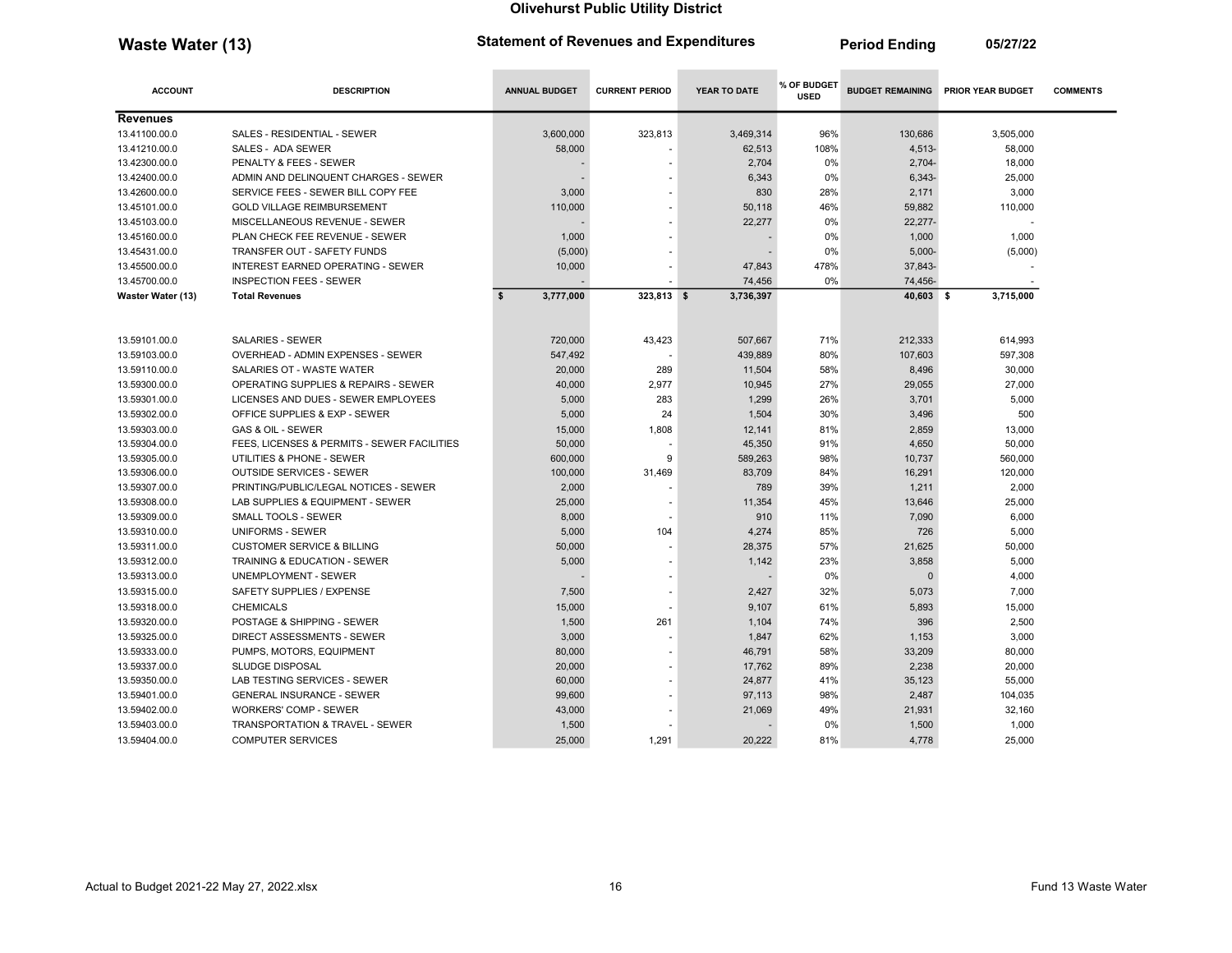Waste Water (13) Statement of Revenues and Expenditures Period Ending 05/27/22

ACCOUNT DESCRIPTION ANNUAL BUDGET CURRENT PERIOD YEAR TO DATE % OF BUDGET % OF BUDGET BUDGET REMAINING PRIOR YEAR BUDGET COMMENTS 13.59405.00.0 LEGAL FEES - SEWER 15,000 - 4,667 31% 10,333 15,000 13.59425.00.0 SECURITY - SEWER 4,000 - 185 5% 3,815 6,000 13.59501.00.0 PAYROLL TAXES - SEWER 55,100 3,303 40,536 74% 14,564 103,807 13.59502.00.0 EMPLOYEE BENEFITS (RET/MED) - SEWER 295,000 16,733 181,479 62% 113,521 296,069 13.59505.00.0 EMPLOYMENT COSTS - SEWER 1.250 1.250 1.250 1.32 1.250 1.118 1,250 13.59551.00.0 BOARD COMMUNITY OUTREACH 500 283 283 57% 500 13.59600.00.0 CAPITAL OUTLAY - SEWER 485,000 485,000 51,743 445,970 30% 339,030 441,000 13.59601.00.0 SEWER COLLECTION CAPACITY FEES OUTLAY And the state of the state of the state of the state of the state of the state of the state of the state of the state of the state of the state of the state of the state 13.59650.00.0 RAISING IRON - SEWER 150,000 - 40,107 27% 109,893 100,000 13.59700.00.0 RENTS & LEASES - SEWER 7,500 607 8% 6,893 7,500 13.59801.00.0 BLDGS & IMPROVEMENTS - SEWER 5,000 5,000 5,000 5,000 5,000 5,000 5,000 5,000 5,000 5,000 5,000 5,000 13.59802.00.0 AUTO & OTHER EQUIP EXP - SEWER 20,000 20,000 - 15,047 75% 4,953 20,000 13.59803.00.0 UV FILTER REPAIR 80,000 - 14,168 18% 65,832 80,000 13.59805.00.0 VEHICLE REPLACEMENT 30,000 - - 0% 30,000 30,000 13.59902.00.0 CASH SHORT/(OVER) - SEWER 250 - (11) -5% 261 250 13.65704.00.0 DEPRECIATION EXPENSE - SEWER 300,000 - 300,000 100% 0 300,000 \$ 4,002,192 \$ 154,001.38 \$ 2,735,604 \$ 1,266,871 \$ 1,565,372 31 (SEWER COLLECTION) 13.59101.31.0 SALARIES - SEWER - 13,140 129,473 0% 129,473 129,473 129,473 129,473 129,473 129,473- - 13,140 129,473 13.59300.31.0 OPERATING SUPPLIES & REPAIRS - SEWER COLLECTION 30,000 807 8.075 27% 21.925 30,000.00 13.59302.31.0 OFFICE SUPPLIES & EXP - SEWER COLLECTIONS 500 - 146 29% 354 5,000.00 13.59303.31.0 GAS & OIL - SEWER COLLECTION 18,000 18,000 17,448 97% 552 15,000.00 13.59304.31.0 FEES, LICENSES & PERMITS - COLLECTIONS 2.000 - 540 27% 1,460 1,000.00 13.59306.31.0 OUTSIDE SERVICES - SEWER COLLECTIONS SYSTEM 60,000 1,876 16,252 27% 43,748 60,000.00 13.59309.31.0 SMALL TOOLS - SEWER COLLECTIONS 6,000 - 1,552 31% 3,448 5,000.00 13.59315.31.0 SAFETY SUPPLIES / EQUIP - COLLECTIONS 5,000 - 1,544 31% 3,456 5,000.00 13.59318.31.0 CHEMICALS - SEWER COLLECTION 1,500 - - 0% 1,500 1,500.00 13.59333.31.0 PUMPS, MOTORS, EQUIPMENT - SEWER COLECTION 30,000 - 17,170 57% 12,830 60,000.00 13.59600.31.0 CAPITAL OUTLAY - SEWER COLLECTION 50,000 - - 0% 50,000 175,000.00 13.59700.31.0 RENTS & LEASES - SEWER COLLECTIONS 4,500 - - 0% 4,500 4,500.00 13.59802.31.0 AUTO & OTHER EQUIP EXP - COLLECTIONS 15,000 - 15,448 103% 448- 20,000.00 31 (SEWER COLLECTION Total Expenditures 23 221,500 \$ 221,500 \$ 2.683 2.683 382,000,00 \$ 78,175 2000,00 \$ 143,325 \$ 382,000.00 Total Expenditures 4,223,692 \$ 156,684 2,813,779 \$ 1,410,196 3,947,372.00 Excess of Revenues over Expenditures for Report 1992, 167,128 (446,692) (446,692) (446,692) (446,692) (446,692) Loan to Water Fund: USDA Repayment 70,637 Reserve Capital Asset Repair Reserve: Capital Facilities 376,055  $\frac{1}{2}$   $\frac{1}{2}$   $\frac{1}{2}$   $\frac{1}{2}$   $\frac{1}{2}$   $\frac{1}{2}$   $\frac{1}{2}$   $\frac{1}{2}$   $\frac{1}{2}$   $\frac{1}{2}$   $\frac{1}{2}$   $\frac{1}{2}$   $\frac{1}{2}$   $\frac{1}{2}$   $\frac{1}{2}$   $\frac{1}{2}$   $\frac{1}{2}$   $\frac{1}{2}$   $\frac{1}{2}$   $\frac{1}{2}$   $\frac{1}{2}$   $\frac{1}{2}$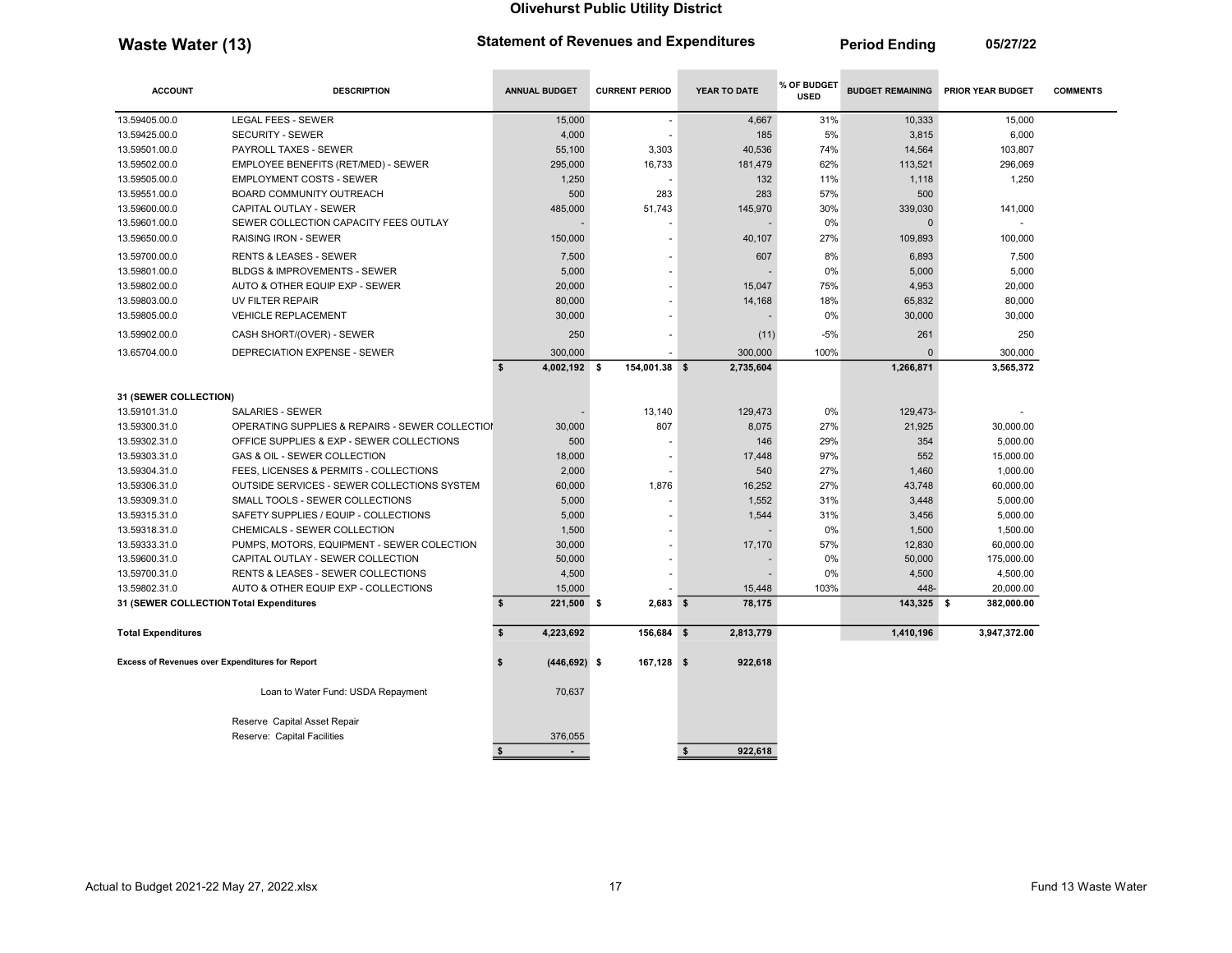# OLIVEHURST PUBLIC UTILITY DISTRICT Community Facility Districts

|               |                                                             | 2019-20         | 2020-21        | 2021-22        | 2021-22       |
|---------------|-------------------------------------------------------------|-----------------|----------------|----------------|---------------|
|               |                                                             | <b>Budget</b>   | <b>Budget</b>  | <b>Budget</b>  | <b>Actual</b> |
| CFD 2002-1    |                                                             |                 |                |                |               |
| 18.41000.00.0 | CFD 2002-1 REVENUE                                          | 631,412         | 668,029        | 628,756        | 321,010       |
| 18.45500.00.0 | <b>INTEREST EARNED - CFD 2002-1</b>                         | 3,500           | 75,000         | 75,000         | 9,482         |
| 18.59306.00.0 | CFD 2002-1 - ADMIN EXPENSE                                  | 45,000          | 45,000         | 45,000         | 13,090        |
| 18.59405.00.0 | LEGAL FEES - CFD 2002-1                                     |                 |                |                |               |
| 18.59406.00.0 | <b>JUDICIAL FORECLOSURE EXPENSES</b>                        |                 |                |                |               |
| 18.65103.00.0 | INTEREST EXPENSE - CFD 2002-1                               | 303,282         | 292,700        | 281,190        | 280,695       |
|               | CFD 2002-1 BOND PRINCIPAL                                   | 399,798         | 432,584        | 435,616        |               |
|               |                                                             |                 |                |                |               |
|               | Surplus/(Deficit) \$                                        | $(113, 168)$ \$ | $(27, 255)$ \$ | $(27, 255)$ \$ | 36,707        |
| CFD 2005-1    |                                                             |                 |                |                |               |
| 19.41000.00.0 | CFD 2005-1 REVENUE                                          |                 |                |                |               |
| 19.59405.00.0 | CFD 2005-1 LEGAL EXPENSE                                    |                 |                |                |               |
|               | Surplus/(Deficit)                                           |                 |                |                |               |
|               |                                                             |                 |                |                |               |
| CFD 2005-2    |                                                             |                 |                |                |               |
| 20.41000.00.0 | CFD 2005-2 REVENUE                                          | 57,000          | 10,000         | 10,000         | 57,447        |
| 20.59803.00.0 | CDF 2005-2 PARK MAINTENANCE                                 | 52,000          | 90,000         | 90,000         |               |
| 20.59306.00.0 | CFD 2005-2 ADMIN EXPENSES                                   | 5,000           | 5,000          | 5,000          | 1,955         |
|               | Surplus/(Deficit)<br><b>Future Park Maintenance Reserve</b> |                 | (85,000)       | (85,000)       | 55,492        |

\* ANNUAL CFD ASSESSMENTS ARE COLLECTED IN MAY AND JANUARY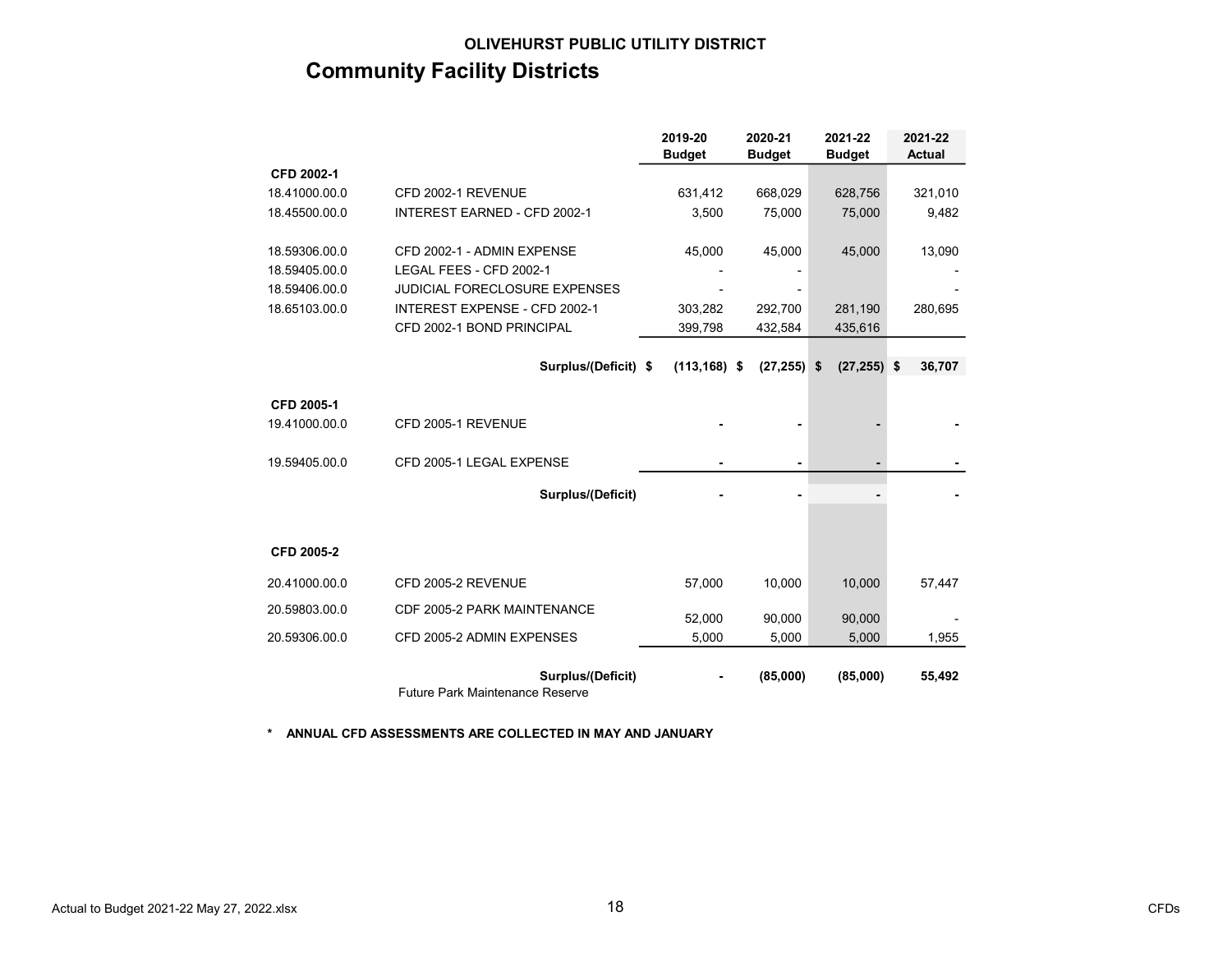|    | Reference | Account                         | <b>Account Name</b>                         |              | Amount    | Detail                                        | <b>Funding Source</b>                              |
|----|-----------|---------------------------------|---------------------------------------------|--------------|-----------|-----------------------------------------------|----------------------------------------------------|
|    |           | <b>Parks-Olivehurst</b>         |                                             |              |           |                                               |                                                    |
|    |           |                                 |                                             |              |           |                                               |                                                    |
| 11 | 02        | 11.59103.02.0                   | <b>OVERHEAD - ADMIN EXPENSES - OH PARKS</b> |              |           |                                               |                                                    |
| 11 | 02        | 11.59306.02.0                   | <b>OUTSIDE SERVICES</b>                     |              |           | 5,000 Contract Park Maintenance               | <b>Property Taxes</b>                              |
| 11 | 02        | 11.59317.02.0                   | <b>IRRIGATION EXPENSE - PARKS</b>           |              | 5,000     |                                               |                                                    |
|    |           |                                 |                                             | <b>TOTAL</b> | \$10,000  |                                               |                                                    |
|    |           | <b>Parks-CSA</b>                |                                             |              |           |                                               |                                                    |
| 11 | 03        | 11.59103.03.0                   | OVERHEAD - ADMIN EXPENSES - CSA 66 PARKS    |              |           |                                               |                                                    |
| 11 | 03        | 11.59306.03.0                   | <b>OUTSIDE SERVICES</b>                     |              |           | 31,000 Contract Park Maintenance-Tree Removal |                                                    |
| 11 | 03        | 11.59501.03.0                   | PAYROLL TAXES - CSA 66 PARKS                |              |           | 5,000 Actual Payroll                          | Assessments                                        |
|    |           |                                 |                                             | <b>TOTAL</b> | \$36,000  |                                               |                                                    |
|    |           | <b>Fire - Olivehurst and ER</b> |                                             |              |           |                                               |                                                    |
|    |           |                                 |                                             |              |           |                                               |                                                    |
| 11 | 09        | 11.45403.09.0                   | <b>STRIKE TEAM REVENUE</b>                  |              | \$206,000 | Strike Team time underestimate                |                                                    |
|    |           |                                 |                                             |              |           |                                               |                                                    |
| 11 | 09        | 11.59102.09.0                   | OVERHEAD - ADMIN EXPENSES - FIRE            |              |           |                                               |                                                    |
| 11 | 09        | 11.59401.09.0                   | <b>GENERAL INSURANCE - FIRE DEPT</b>        |              | 4,000     | 2021 True-up billing SDRMA                    | <b>Property Taxes</b>                              |
| 11 | 09        | 11.59112.09.0                   | SALARIES - FIRE VOL - STRIKE TEAM           |              | 135,000   | Strike Team time underestimate                | <b>Strike Team Revenues</b>                        |
| 11 | 09        | 11.59501.09.0                   | PAYROLL TAXES - FIRE DEPT                   |              | 20,000    |                                               |                                                    |
| 11 | 09        | 11.59404.09.0                   | <b>COMPUTER EXPENSE</b>                     |              | 9,000     | Obsolete Software Replacement                 | <b>Property Taxes</b>                              |
|    |           |                                 |                                             | <b>TOTAL</b> | \$38,000  |                                               |                                                    |
| 11 | 14        | 11.45437.14.0                   | FIRE PROTECTION CONTRACT - Hard Rock        |              | \$45,000  |                                               |                                                    |
| 11 | 14        | 11.59101.14.0                   | SALARIES - Hard Rock                        |              | 32,000    |                                               |                                                    |
| 11 | 14        | 11.59501.14.0                   | PAYROLL TAXES - Hard Rock                   |              | 3,000     | Addtl Firefigher for Hard Rock Jan-Jun 2022   | <b>Fire Protection</b><br><b>Contract Increase</b> |
| 11 | 14        | 11.59502.14.0                   | EMPLOYEE BENEFITS (RET/MED)                 |              | 10,000    |                                               |                                                    |
|    |           |                                 |                                             | <b>TOTAL</b> | \$0       |                                               |                                                    |

# 2021-22 BUDGET AMENDMENT 1